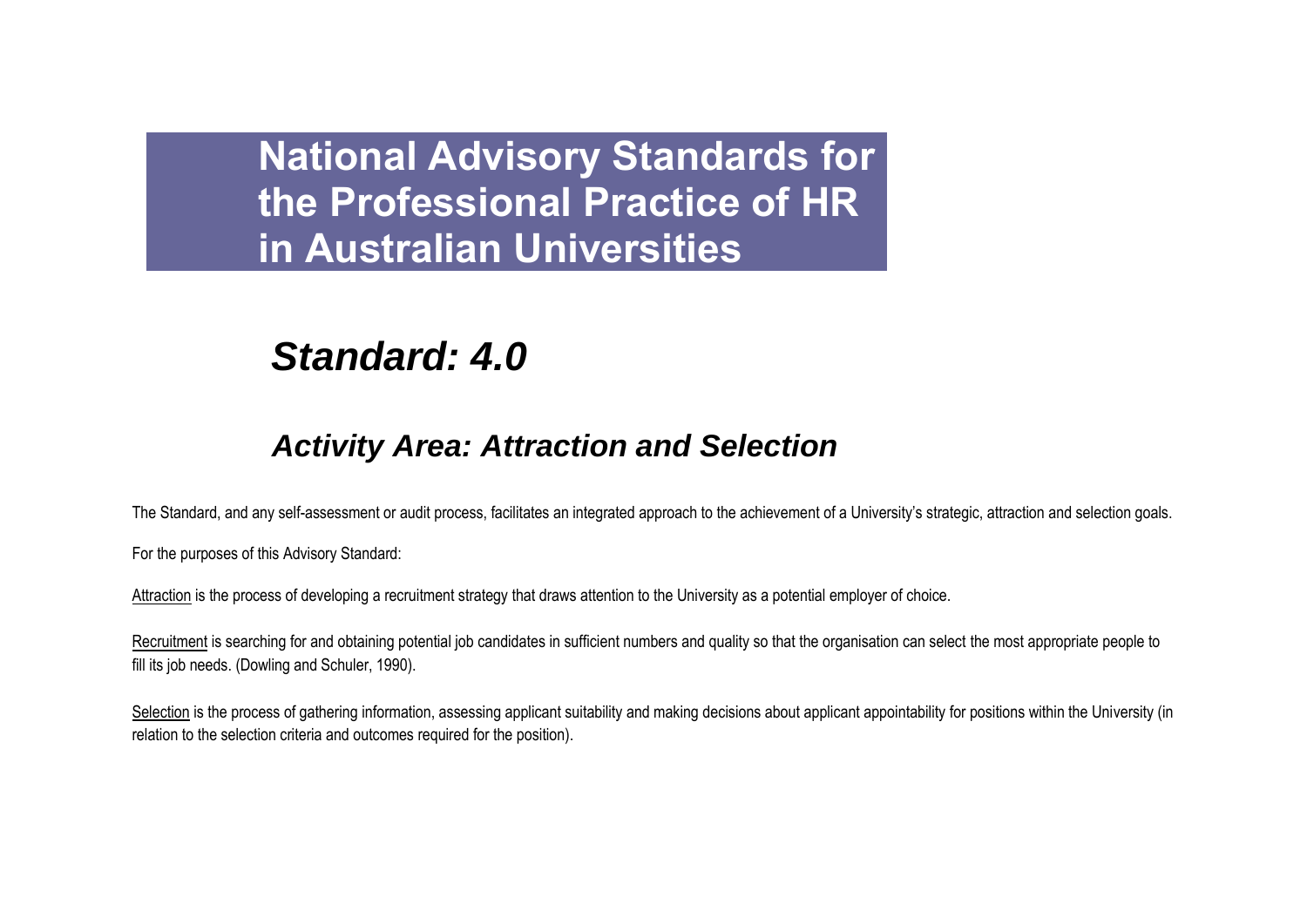## **Table of Contents**

| 1              |  |
|----------------|--|
| $\overline{2}$ |  |
| 3              |  |
| 4              |  |
| 5              |  |
| 6              |  |
| 7              |  |
| 8              |  |
| 9              |  |
| 10             |  |
| 11             |  |
| 12             |  |
| 13             |  |
| 14             |  |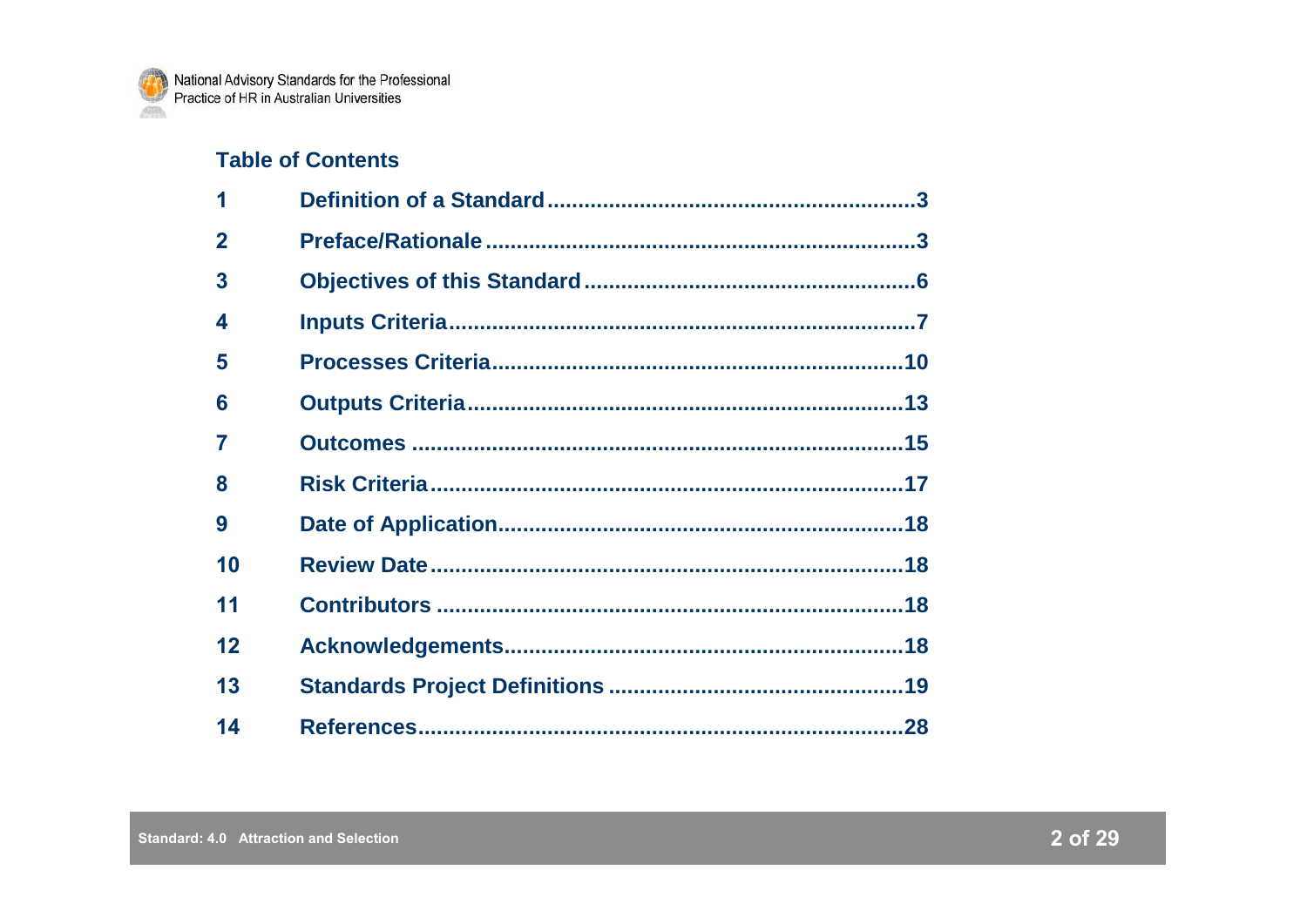## **1 Definition of a Standard**

- 1.1 A standard is an agreed specification or other criterion used as a rule, guideline, or definition of a level of performance or achievement (AUQA, n.d).
- 1.2 A Standard, according to Standards Australia (2008) *provides, for common and repeated use, rules, guidelines or characteristics for activities or their results, aimed at the achievement of the optimum degree of order in a given context.*

## **2 Preface/Rationale**

- 2.1 This Standard has been developed within a Workplace Productivity Programme (WPP) funded project with the premise that the project would support the professional practice of human resources in Australian Universities, and directly impact on the sector"s capability to describe and assess better HR practice.
- 2.2 The purpose of this standard is as a national advisory standard for Australian universities. The Standard addresses quality practice in Attraction, Recruitment and Selection. The Standard, and any self-assessment or audit process, facilitates an integrated approach to the achievement of a University"s strategic, attraction and selection goals. They identify opportunities for improvement and to implement strategies for their achievement.
- 2.3 A standard is an agreed, repeatable way of undertaking an activity. It is a published document that contains a specification or other criteria designed to be used consistently as a rule, guideline, or definition. Standards help to increase the reliability and the effectiveness of HR activities, and assist in their evaluation or measurement. This HR Standard is designed for voluntary use and does not impose regulation (British Standards Institution, n.d.). The application of the Standard is at the prerogative of each University.
- 2.4 This HR Standard will establish the basis for "what we could expect to see in a University HR activity" for the purposes of quality assessment, performance examination, a demonstration of better human resource practice and for demonstrating to stakeholders that value for money is being achieved. It can also be used for comparative benchmarking purposes.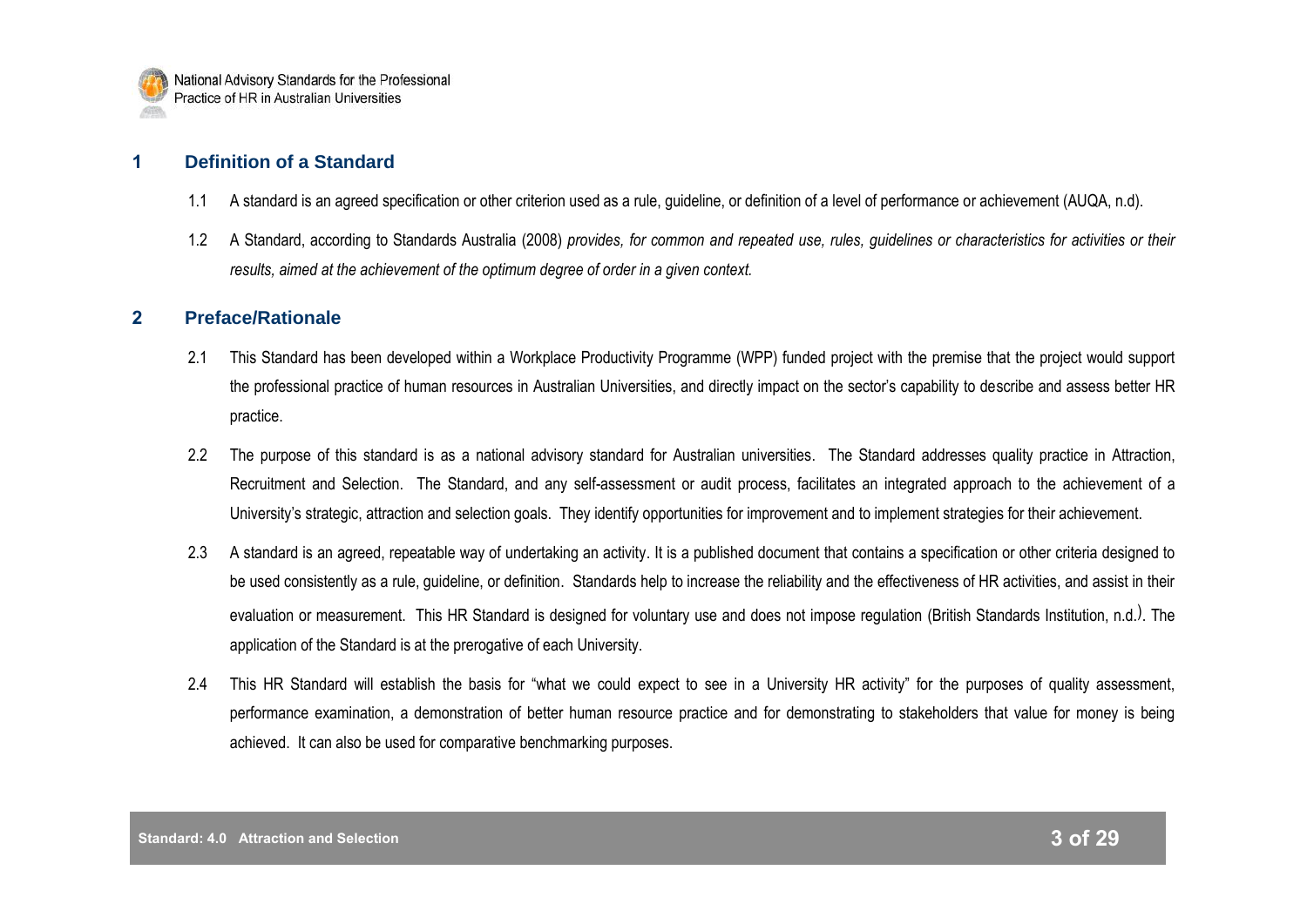

- 2.5 This Standard:
	- 2.5.1 has been developed using subject matter experts
	- 2.5.2 is practical, not rhetorical
	- 2.5.3 has its foundation within the current literature
	- 2.5.4 draws on the UK experience in similar areas (HEFCE, 2005)
	- 2.5.5 incorporates internal consistency
	- 2.5.6 is outcome focused
	- 2.5.7 should be comprehensible to users who have not participated in its preparation.
- 2.6 The Standard should be used as a tool to improve the management and activity of attraction, recruitment and selection in a University environment, and is designed to be outcome focused. It is not intended to be used as a mandated checklist but rather it can be adapted to different HR environments. It allows each university to modify the final national standard, where necessary, to cater for organisational diversity and to reflect their operating environment.
- 2.7 The Standard describes *evidence requirements* which indicate the type of objective evidence that an auditor/examiner could expect to find to demonstrate that a criterion is being addressed. The extent of evidence provided should be commensurate with the issue being managed and the strategy being used. (Natural Resources Commission, 2005)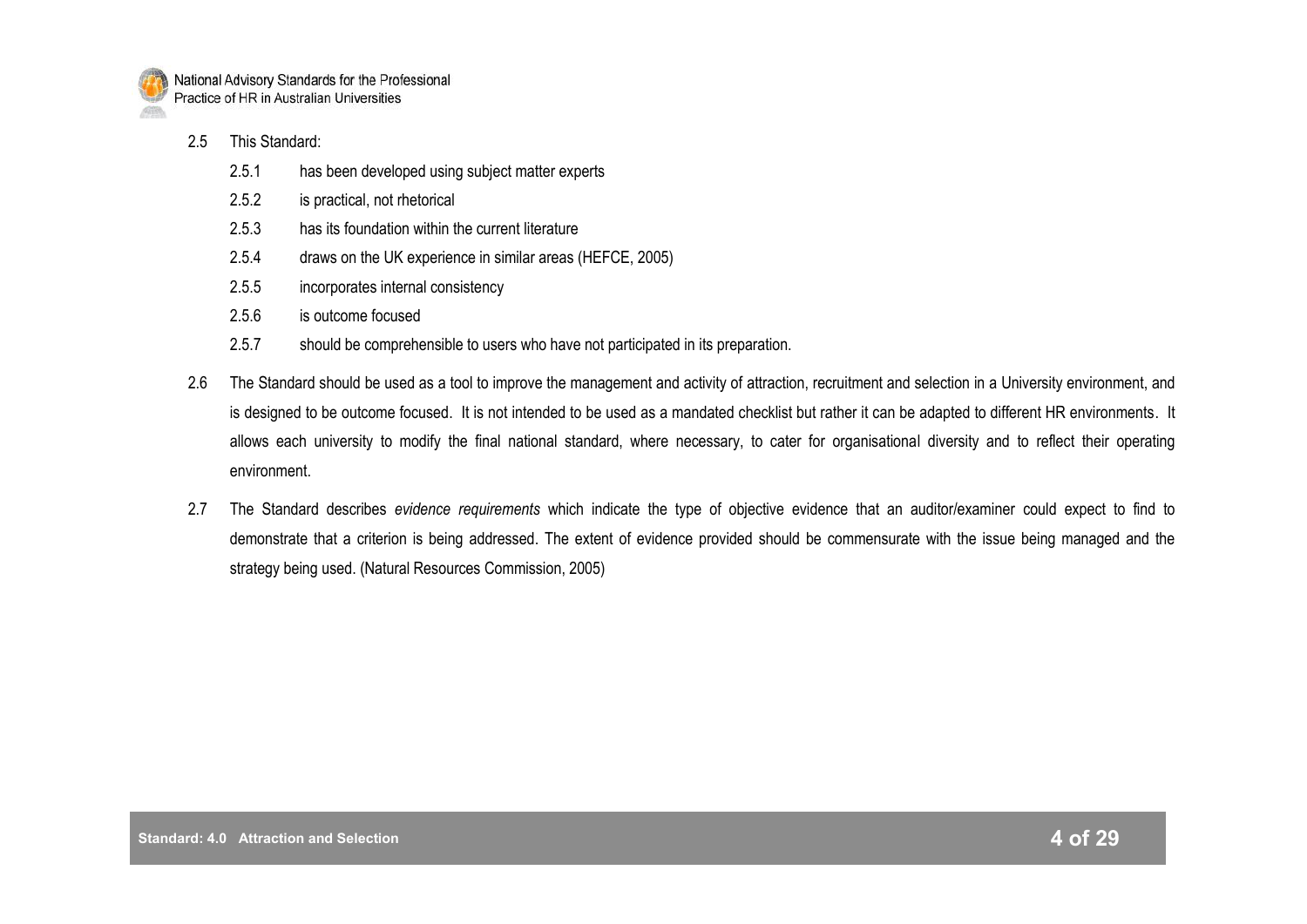

- 2.8 The Standard is applicable to any Australian University that wishes to:
	- 2.8.1 Develop and implement attraction and selection strategies in an efficient, effective and economic manner
	- 2.8.2 Address consistency and comparability with other Universities
	- 2.8.3 Assure itself that it is using quality processes
	- 2.8.4 Demonstrate such conformance to others, or
	- 2.8.5 Make a self-assessment of conformance with the Standard.
- 2.9 The structure of a Standard relies on the following framework (Victorian Auditor-General, 2008; Auditor-General of Queensland, 2007; and HEFCE, 2005):
	- 2.9.1 **Inputs**: the human, physical and financial resources used and the time required to produce the outputs. Inputs are what the process or activity uses.
	- 2.9.2 **Processes**: the activities that generate the products and services that constitute the outputs; the actions or processes applied to convert resources into a product or service.
	- 2.9.3 **Outputs**: the deliverables goods and services produced to achieve the outcomes being sought.
	- 2.9.4 **Outcomes**: the results or consequences of the actions or outputs. Outcomes may be short, intermediate or long term.
	- 2.9.5 **Risks**: "*…the possibility of something happening that impacts on organisational objectives"* (AS/NZS 4360:2004)

For each proposed standard, an "Internal Consistency" check has been undertaken to identify that:

- a. each Outcome is supported by an Output
- b. each Output has a supporting Process or Input (or both)
- c. Inputs and Processes are linked to Outputs.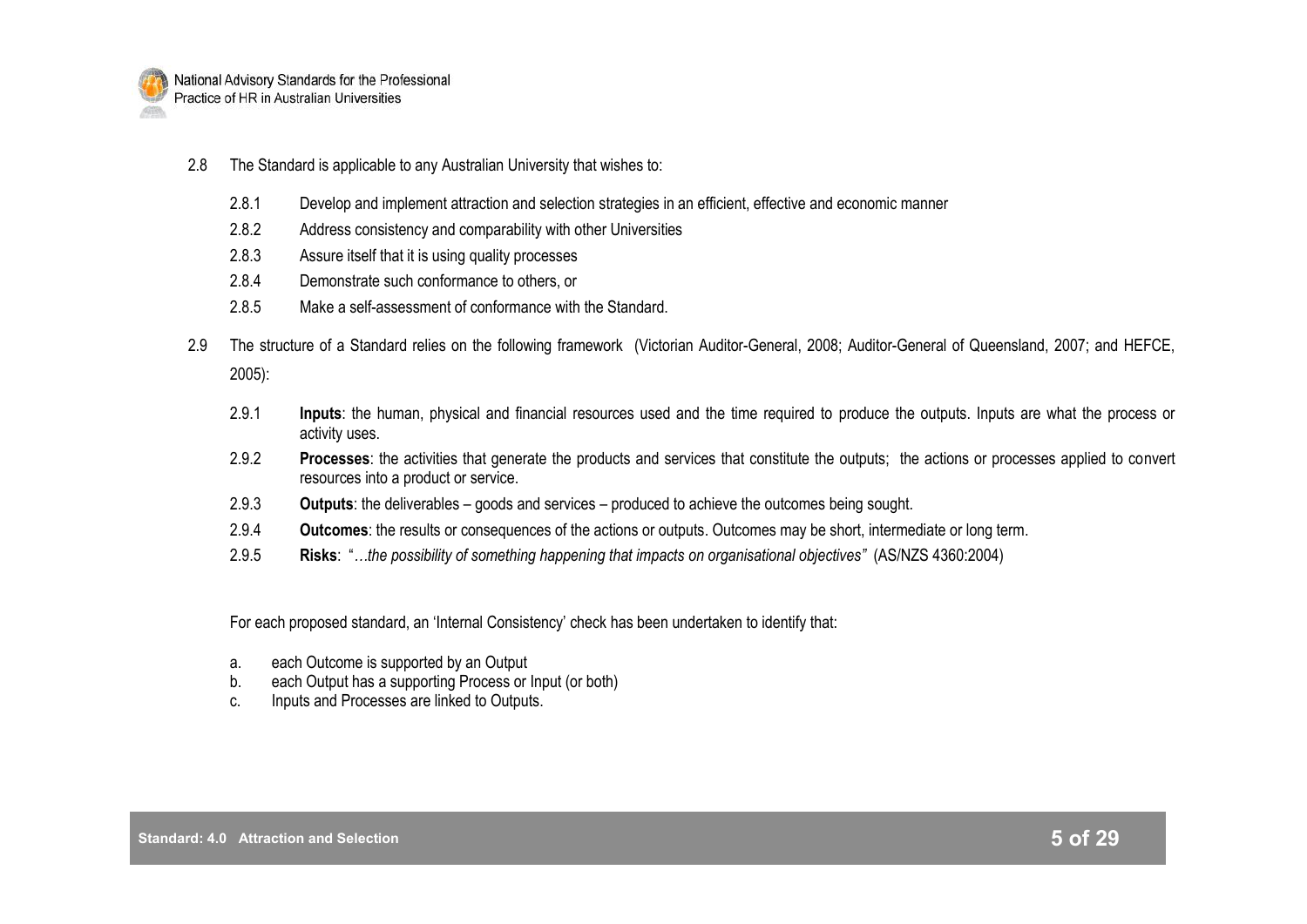

## **3 Objectives of this Standard**

#### **Strategic Objectives**:

- (i) To ensure the consistent application of better practice, process and procedures in attraction and selection
- (ii) To ensure that recruitment procedures provide for fair, objective and equitable treatment for applicants
- (iii) To reduce voluntary staff turnover and minimise its associated costs
- (iv) To ensure recruitment and attraction strategies are congruent with strategic and workforce plans
- (v) To focus attraction and selection processes on optimizing the success of identifying the "right" candidate.

## **Operational Objectives**:

- (iv) To focus investment (time, finances, resources and priority) on attraction and selection activities that are efficient and economical
- (v) To have the right skills, experience, competencies and knowledge, in the right place, at the right time and at the right price.
- (vi) To observe University compliance requirements which apply to the recruitment process. For example, enterprise agreements, any specific equal opportunity or anti-discrimination legislation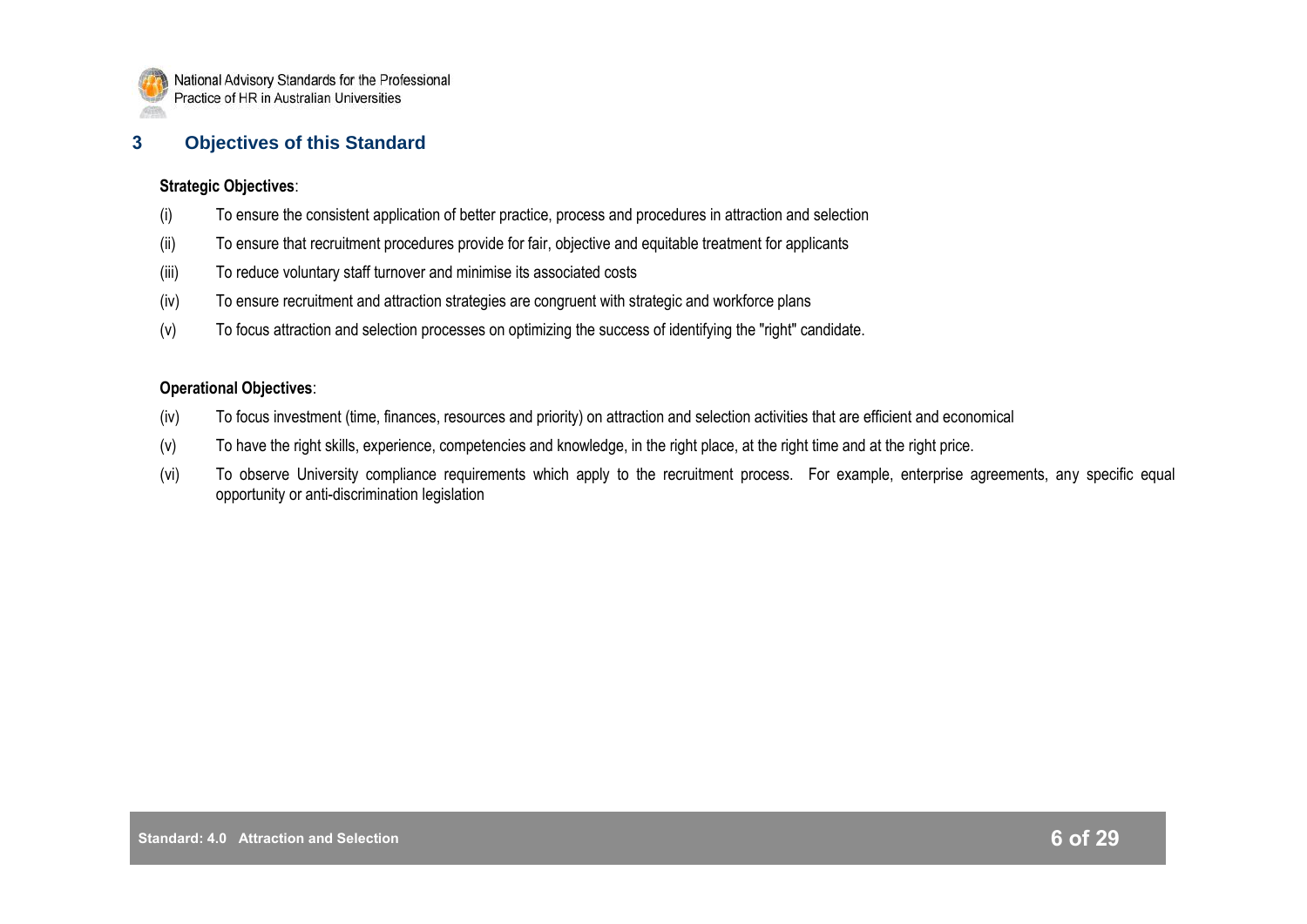

## **4 Inputs Criteria**

|                 | <b>Inputs Criteria</b>                                                                                                                                                                            | <b>Sources of evidence</b><br>Where to review the application of<br>the particular criterion                                                                                                                                                                                                                                       | <b>Indicators of success</b><br>The range of performance which<br>demonstrates good HR practice |          |
|-----------------|---------------------------------------------------------------------------------------------------------------------------------------------------------------------------------------------------|------------------------------------------------------------------------------------------------------------------------------------------------------------------------------------------------------------------------------------------------------------------------------------------------------------------------------------|-------------------------------------------------------------------------------------------------|----------|
| IP <sub>1</sub> | The organisation has a clear and<br>realistic value proposition and/or<br>branding strategy which is<br>communicated in all relevant<br>publications and media                                    | Identify the value proposition<br>$\geq$<br>and/or branding strategy<br>Identify actions to<br>communicate this<br>The university has a<br>comprehensive<br>career/recruitment web page<br>which communicates the<br>University's ethos, mission and<br>values, and the value<br>proposition it offers to<br>prospective employees | A performance standard<br>$\rm{~}$<br>established by the University                             | $\rm{>}$ |
| IP <sub>2</sub> | There are appropriate competencies<br>amongst the HR team to develop<br>strategies and provide advice on<br>attraction, recruitment and selection<br>(adapted from HEFCE, 2005)                   | Consider job descriptions,<br>$\geq$<br>qualifications and selection of<br>HR staff; Survey of HR<br>customers                                                                                                                                                                                                                     | A performance standard<br>$\geq$<br>established by the University                               | >        |
| IP <sub>3</sub> | Managers and staff participating on<br>selection panels are appropriately<br>skilled to undertake recruitment and<br>selection in line with university<br>policies and procedures (HEFCE,<br>2005 | Review currency of A,R&S<br>$\geq$<br>training to managers and staff<br>on selection panels<br>Review training records to<br>identify that A, R&S training is<br>recorded appropriately                                                                                                                                            | A performance standard<br>><br>established by the University                                    | $\,>$    |

**Inputs**: the human, physical and financial resources used and the time required to produce the outputs. Inputs are what the process or activity uses.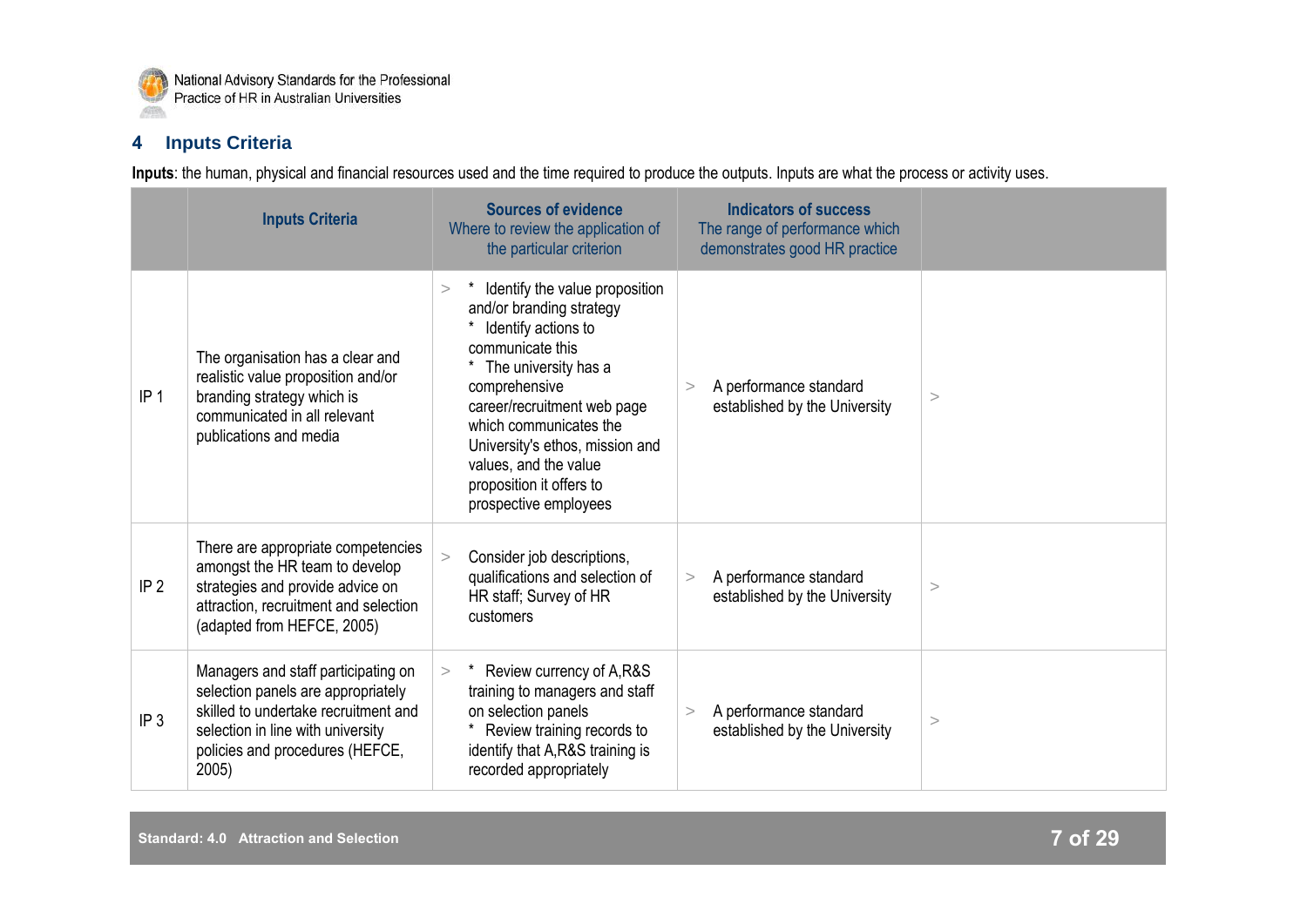

|                 | <b>Inputs Criteria</b>                                                                                                                                                                                                                                            | <b>Sources of evidence</b><br>Where to review the application of<br>the particular criterion                                                       | <b>Indicators of success</b><br>The range of performance which<br>demonstrates good HR practice                                                                                                                                                                                        |   |
|-----------------|-------------------------------------------------------------------------------------------------------------------------------------------------------------------------------------------------------------------------------------------------------------------|----------------------------------------------------------------------------------------------------------------------------------------------------|----------------------------------------------------------------------------------------------------------------------------------------------------------------------------------------------------------------------------------------------------------------------------------------|---|
| IP <sub>4</sub> | Recruitment and selection is guided<br>by clear policies and procedures<br>(HEFCE, 2005). These are<br>comprehensive, informative, current,<br>accessible and easy to understand<br>(ANAO, 2007) for applicants and<br>those involved in the selection<br>process | * Review A, R&S policies and<br>procedures<br>Staff survey                                                                                         | Comprehensive, informative,<br>><br>current, accessible and easy to<br>understand                                                                                                                                                                                                      | > |
| IP <sub>5</sub> | There are measures for monitoring,<br>evaluating, reporting and improving<br>recruitment outcomes, processes<br>and costs (ANAO, 2007)                                                                                                                            | Identify these measures. For<br>$\geq$<br>example:<br>Close of advertisement to<br>shortlisting<br>shortlisting to Interview<br>Interview to offer | A performance standard<br>$\geq$<br>established by the University.<br>For example, suggested good<br>practice timeframes:<br>* Close of advertisement to<br>shortlisting - within 2 weeks<br>shortlisting to Interview - within<br>2 weeks<br>* Interview to offer - within 2<br>weeks | > |
| IP <sub>6</sub> | There is data collected and reported<br>on the cost and efficiency of<br>recruitment practice for different<br>types of jobs (HEFCE, 2005)                                                                                                                        | Consider:<br>$\geq$<br>* days to offer<br>* days to start<br>* applicant interest                                                                  | A performance standard<br>><br>established by the University.<br>For example, close of<br>advertisement to shortlisting -<br>within 2 weeks                                                                                                                                            | > |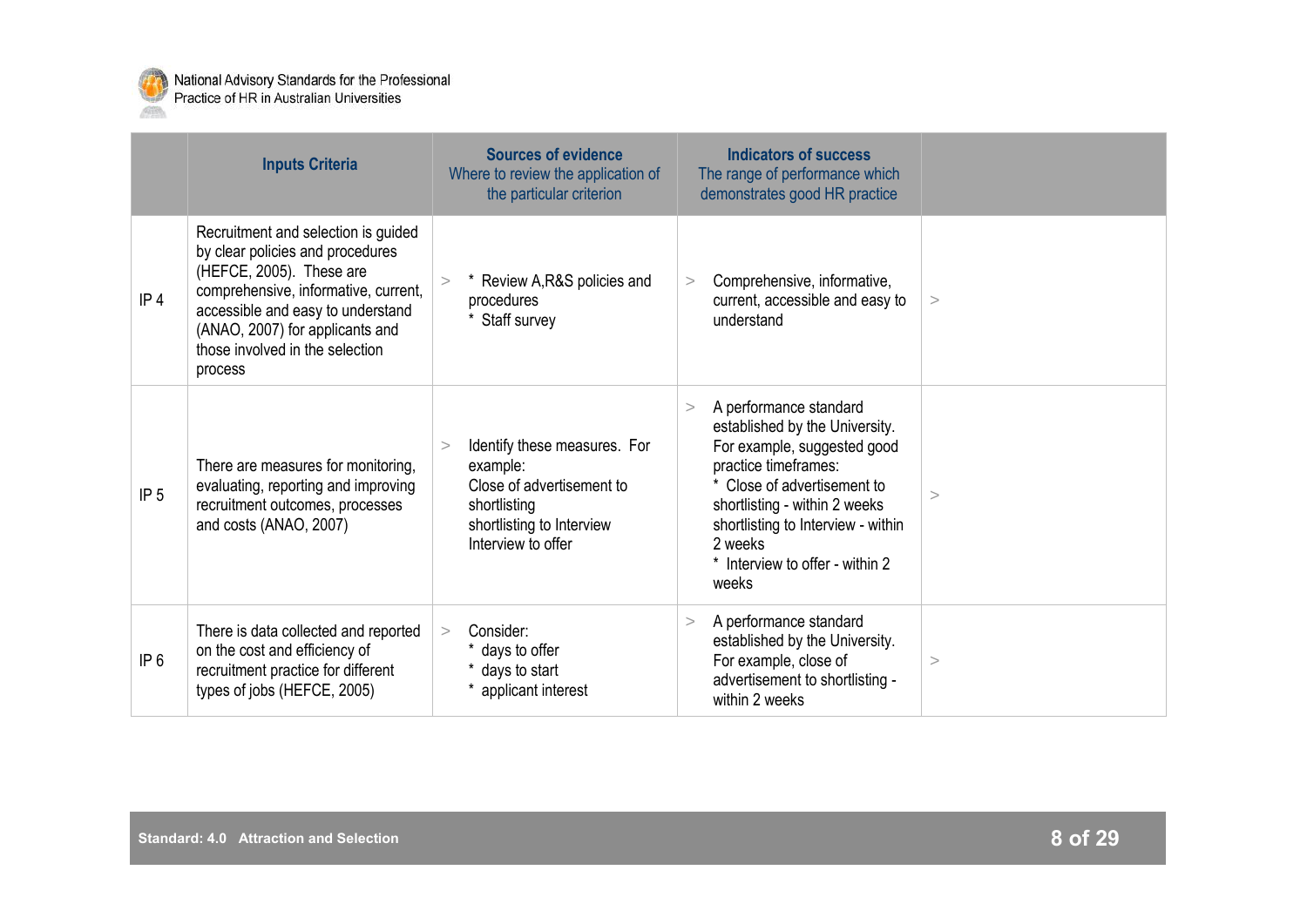

|                 | <b>Inputs Criteria</b>                                                                                                                                               | <b>Sources of evidence</b><br>Where to review the application of<br>the particular criterion                                                                    | <b>Indicators of success</b><br>The range of performance which<br>demonstrates good HR practice |       |
|-----------------|----------------------------------------------------------------------------------------------------------------------------------------------------------------------|-----------------------------------------------------------------------------------------------------------------------------------------------------------------|-------------------------------------------------------------------------------------------------|-------|
| IP <sub>7</sub> | There is a recruitment strategy<br>linked to the University's strategic<br>plan.                                                                                     | Review documented linkages of<br>><br>attraction and recruitment<br>strategy with University's<br>workforce plan and other talent<br>management strategies      | A performance standard<br>$\geq$<br>established by the University                               | >     |
| IP 8            | Workforce plans provide information<br>on recruitment and attraction<br>priorities for the forthcoming period.                                                       | Review documented linkages of<br>$\geq$<br>attraction and recruitment<br>strategy with University's<br>workforce plan and other talent<br>management strategies | A performance standard<br>><br>established by the University                                    | >     |
| IP <sub>9</sub> | Workforce plans provide information<br>on positions or fields of expertise<br>that are difficult to recruit for to<br>inform recruitment strategy for these<br>areas | Review this information<br>$\geq$                                                                                                                               | A performance standard<br>$\rm{~}$<br>established by the University                             | $\,>$ |
| IP 10           | There are guidelines for the<br>documentation that needs to be<br>maintained in recruitment files<br>(AGV, 2005)                                                     | Review these guidelines<br>>                                                                                                                                    | Compliance with University and<br>><br>appropriate records<br>management guidelines             | >     |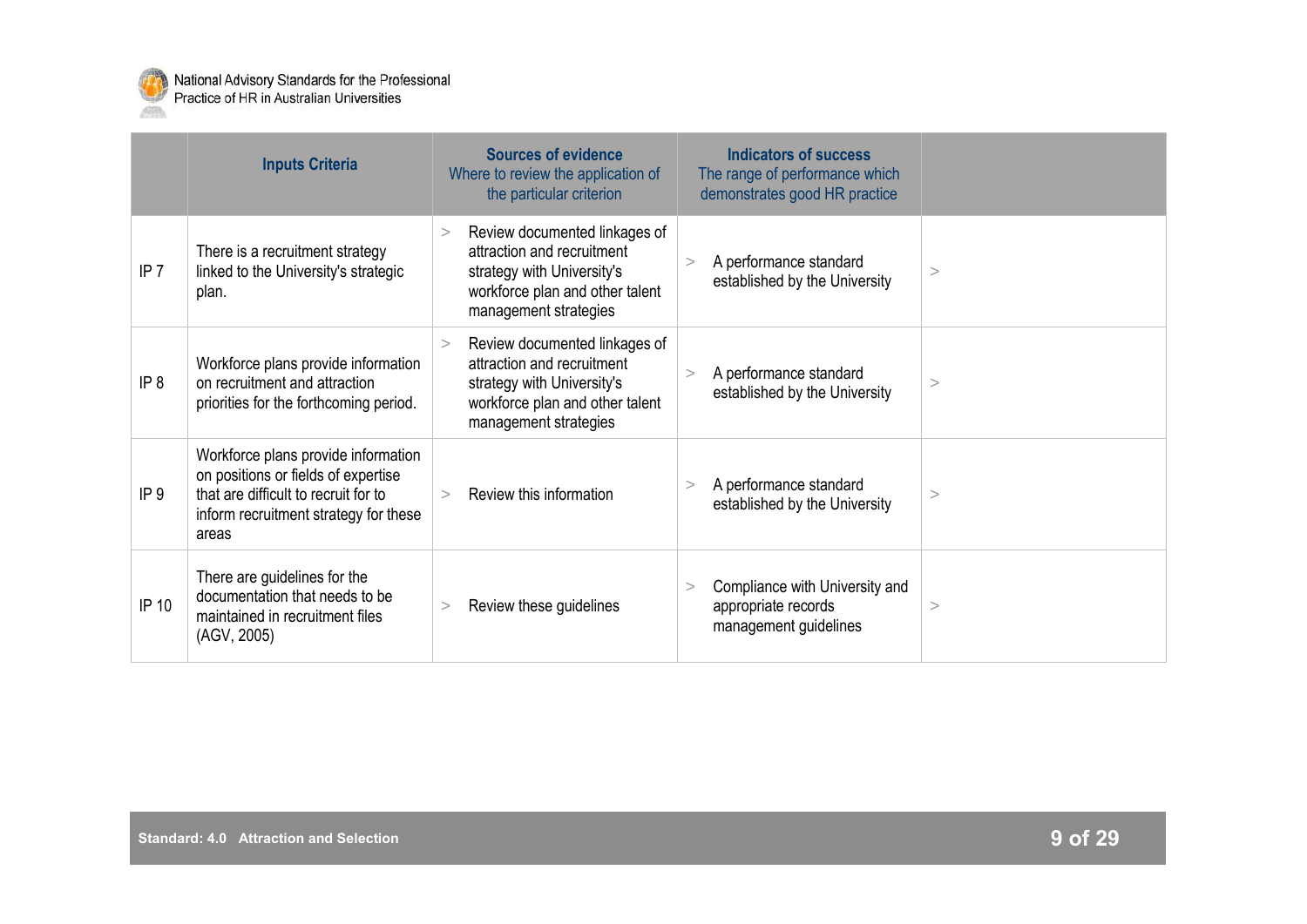

## **5 Processes Criteria**

Processes: the activities that generate the products and services that constitute the outputs; the actions or processes applied to convert resources into a product or service.

|                 | <b>Processes Criteria</b>                                                                                                                              | <b>Sources of evidence</b><br>Where to review the application of<br>the particular criterion                      | <b>Indicators of success</b><br>The range of performance which<br>demonstrates good HR practice |          |
|-----------------|--------------------------------------------------------------------------------------------------------------------------------------------------------|-------------------------------------------------------------------------------------------------------------------|-------------------------------------------------------------------------------------------------|----------|
| PR <sub>1</sub> | There is a process for monitoring<br>and evaluating managers and staff<br>views on current recruitment policy<br>and practice                          | Review the process<br>$\geq$<br>Sample appropriate<br>managers and staff                                          | A performance standard<br>$\rm{~}$<br>established by the University                             | >        |
| PR <sub>2</sub> | The selection processes rely on the<br>screening measures as set out in<br>the Australian Standard on<br><b>Employment Screening AS 4811-</b><br>2006. | Review the inclusion and use of<br>$\geq$<br>AS 4811-2006 in the A, R&S<br>policy, procedures and practice        | Compliance with AS 4811-2006<br>$\geq$                                                          | >        |
| PR <sub>3</sub> | There are flexible methods of<br>selecting staff (AVG, 2005)                                                                                           | Review A, R&S policies and<br>$\geq$<br>procedures                                                                | A performance standard<br>$\geq$<br>established by the University                               | >        |
| PR <sub>4</sub> | Equity and diversity principles are<br>observed throughout the recruitment<br>and selection process. (IIARF -<br>Dolenko, 1990)                        | Review A, R&S policies and<br>><br>procedures<br>Review complaints /<br>grievances re attraction and<br>selection | A performance standard<br>$\geq$<br>established by the University                               | $\rm{>}$ |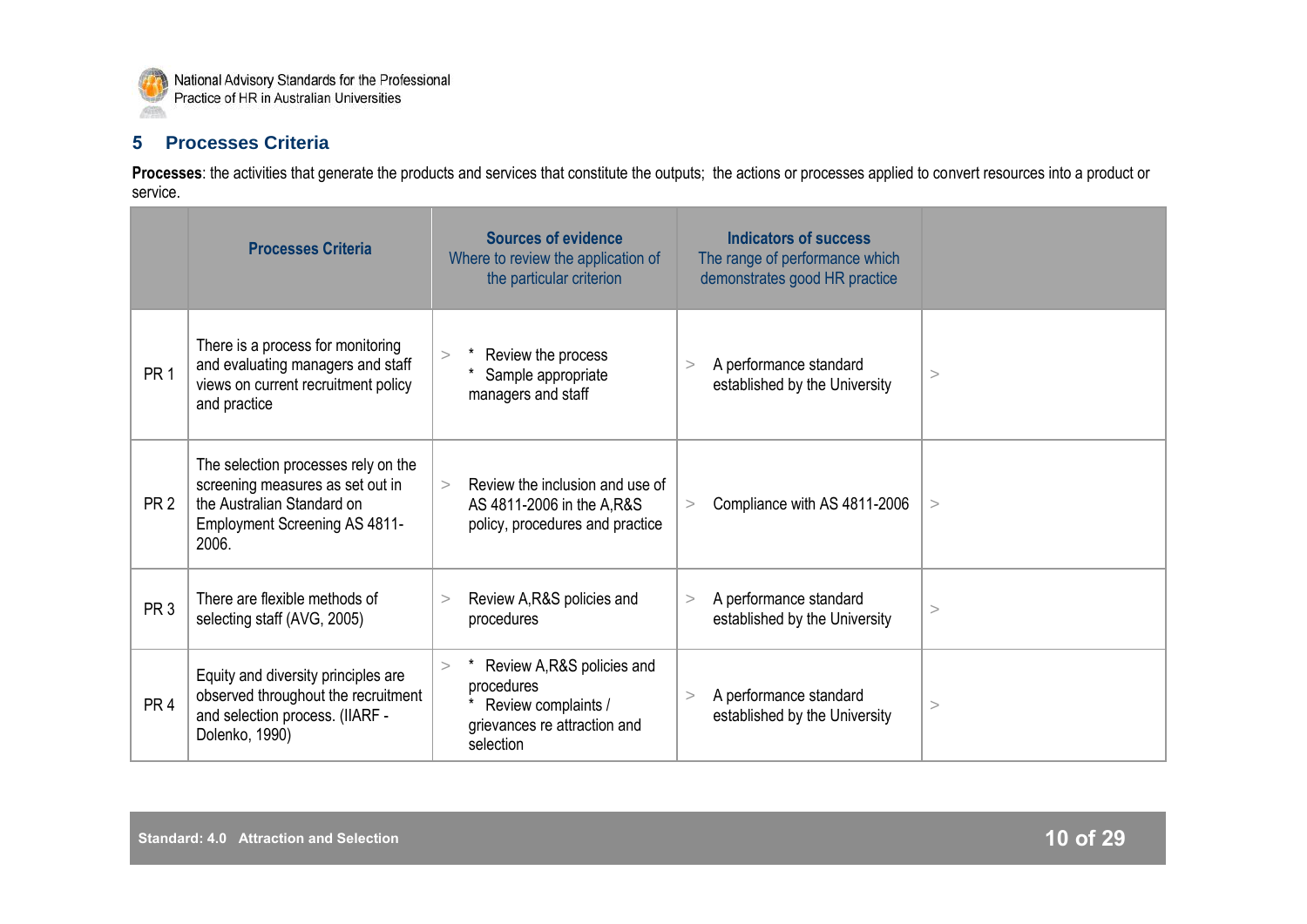

|                 | <b>Processes Criteria</b>                                                                                                             | <b>Sources of evidence</b><br>Where to review the application of<br>the particular criterion                                                                                            | <b>Indicators of success</b><br>The range of performance which<br>demonstrates good HR practice |       |
|-----------------|---------------------------------------------------------------------------------------------------------------------------------------|-----------------------------------------------------------------------------------------------------------------------------------------------------------------------------------------|-------------------------------------------------------------------------------------------------|-------|
| PR <sub>5</sub> | Probationary employees have their<br>performance reviewed during the<br>probationary period (IIARF -<br>Dolenko, 1990)                | Sample new appointments<br>$\geq$                                                                                                                                                       | Majority compliance<br>>                                                                        | >     |
| PR <sub>6</sub> | Recruitment processes allow for<br>recruitment to be completed in a<br>timely manner (APSC, 2007)                                     | Sample new appointments<br>>                                                                                                                                                            | Majority compliance<br>>                                                                        | >     |
| PR <sub>7</sub> | Recruitment and selection<br>processes are systematically<br>monitored for performance and<br>continuous improvement. (ANAO,<br>2007) | Review the monitoring<br>><br>processes                                                                                                                                                 | A performance standard<br>><br>established by the University                                    | $\,>$ |
| PR <sub>8</sub> | There is training on policy, process<br>and skill development for those<br>involved in recruitment activities.<br>(ANAO, 2007)        | Review currency of A,R&S<br>$\geq$<br>training to managers and staff<br>on selection panels<br>Review training records to<br>identify that A, R&S training is<br>recorded appropriately | A performance standard<br>><br>established by the University                                    | >     |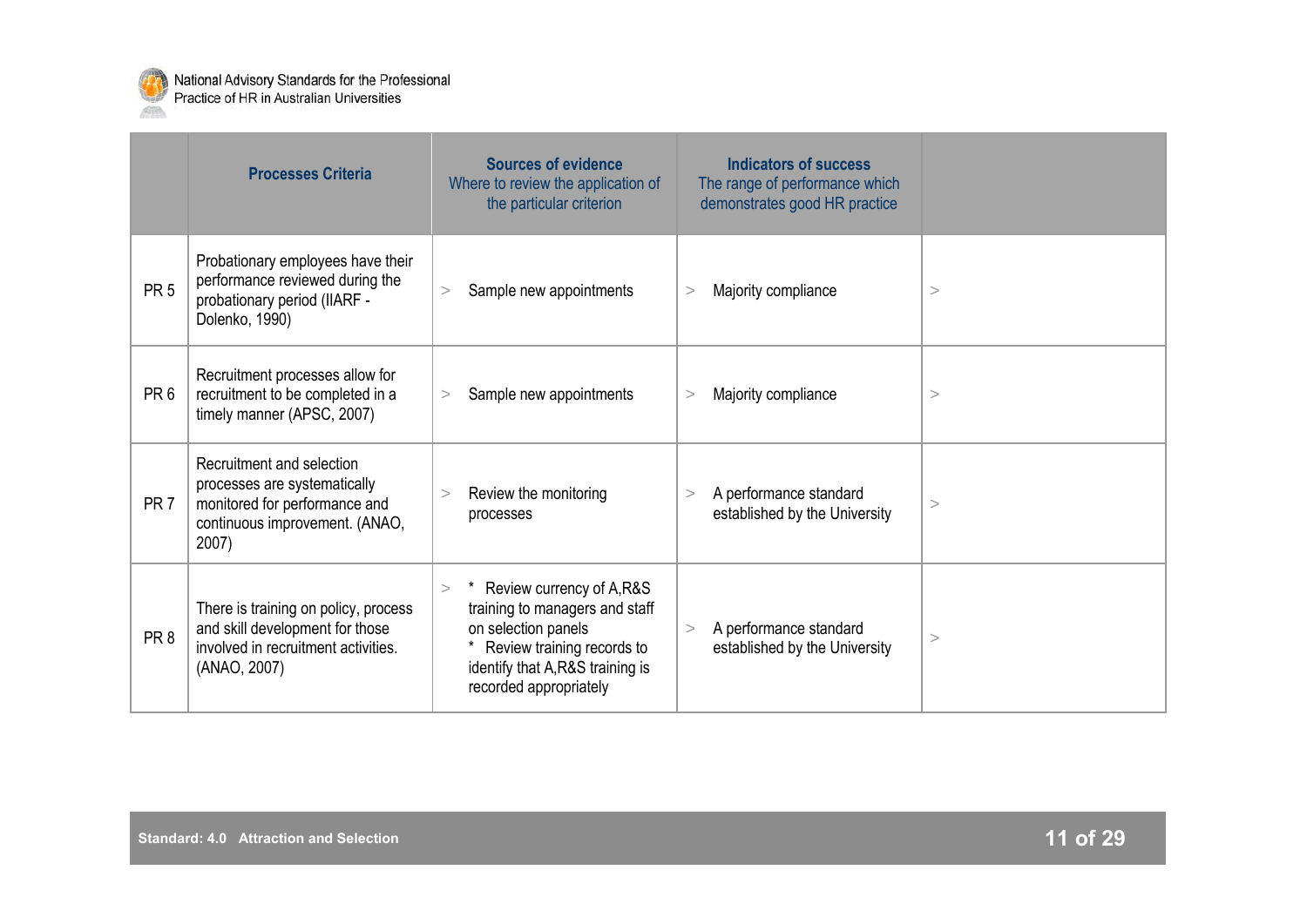

|                 | <b>Processes Criteria</b>                                                                                                               | <b>Sources of evidence</b><br>Where to review the application of<br>the particular criterion                                                                                                                                                                        | <b>Indicators of success</b><br>The range of performance which<br>demonstrates good HR practice                                                                                                                                                     |   |
|-----------------|-----------------------------------------------------------------------------------------------------------------------------------------|---------------------------------------------------------------------------------------------------------------------------------------------------------------------------------------------------------------------------------------------------------------------|-----------------------------------------------------------------------------------------------------------------------------------------------------------------------------------------------------------------------------------------------------|---|
| PR <sub>9</sub> | Recruitment activities maximise the<br>likelihood of attracting qualified<br>candidates at a reasonable cost<br>(IIARF - Dolenko, 1990) | Review data collected and<br>$\geq$<br>reported on the cost, efficiency<br>and effectiveness of recruitment<br>practice.                                                                                                                                            | A performance standard<br>><br>established by the University.<br>For example:<br>All recruitment for positions of<br>particular seniority - eg all<br>academics from level B up, all<br>general staff from level 7 up -<br>includes a 'search plan' | > |
| <b>PR 10</b>    | There is a recognised protocol for<br>the treatment of unsuccessful<br>candidates.                                                      | Review the protocol<br>$\geq$<br>Sample managers and staff<br>involved in the A,R&S process                                                                                                                                                                         | A performance standard<br>$\geq$<br>established by the University                                                                                                                                                                                   |   |
| <b>PR 11</b>    | Prospective employees are able to<br>readily access accurate information<br>on which to self assess for a<br>position                   | Sample new appointees. For<br>$\geq$<br>example:<br>The university has a<br>comprehensive<br>career/recruitment web page<br>which communicates the<br>University's ethos, mission and<br>values, and the value<br>proposition it offers to<br>prospective employees | A performance standard<br>$\geq$<br>established by the University                                                                                                                                                                                   |   |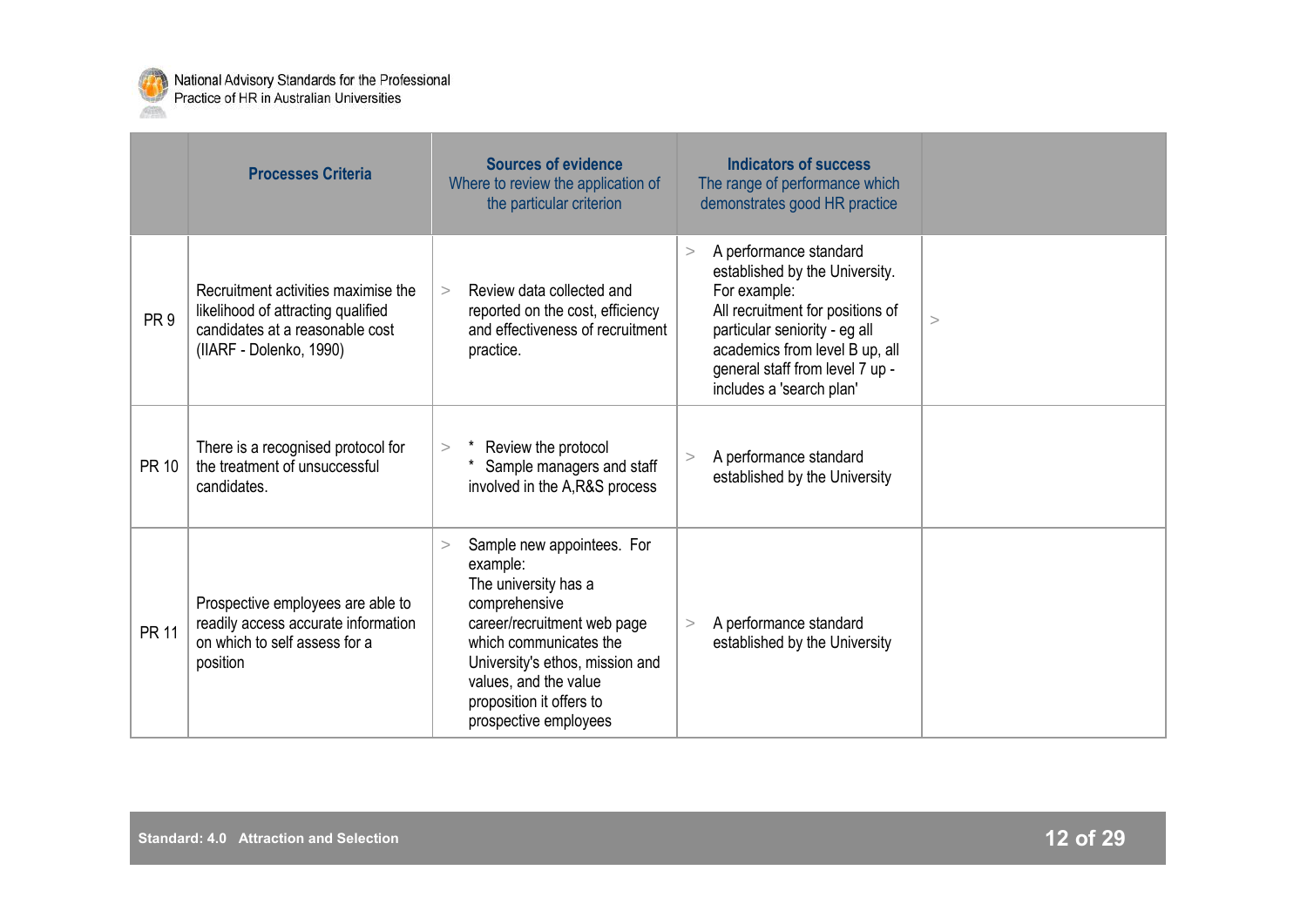

## **6 Outputs Criteria**

**Outputs**: the deliverables – goods and services – produced to achieve the outcomes being sought.

|                 | <b>Outputs Criteria</b>                                                                                                                                                                                                                                                                                           | <b>Sources of evidence</b><br><b>Indicators of success</b><br>The range of performance which<br>Where to review the application of<br>demonstrates good HR practice<br>the particular criterion     |          |
|-----------------|-------------------------------------------------------------------------------------------------------------------------------------------------------------------------------------------------------------------------------------------------------------------------------------------------------------------|-----------------------------------------------------------------------------------------------------------------------------------------------------------------------------------------------------|----------|
| OP <sub>1</sub> | The workforce planning process<br>informs recruitment activity.<br>Workforce plans include a skills<br>audit of current staff and future<br>workforce requirements to identify<br>gaps and the associated strategies<br>for fulfilling those gaps (professional<br>development, recruitment,<br>outsourcing etc.) | Review documented linkages of<br>$\rm{>}$<br>attraction and recruitment<br>A performance standard<br>><br>established by the University<br>strategy with University's<br>workforce plan.            | $\,>$    |
| OP <sub>2</sub> | The attraction and selection strategy<br>and processes are aligned with<br>other elements of overall "talent<br>management" i.e. rewards and<br>recognition, learning and<br>development and performance<br>management practice.                                                                                  | Review documented linkages of<br>><br>attraction and recruitment<br>A performance standard<br>$\geq$<br>established by the University<br>strategy with University's talent<br>management strategies | $\rm{>}$ |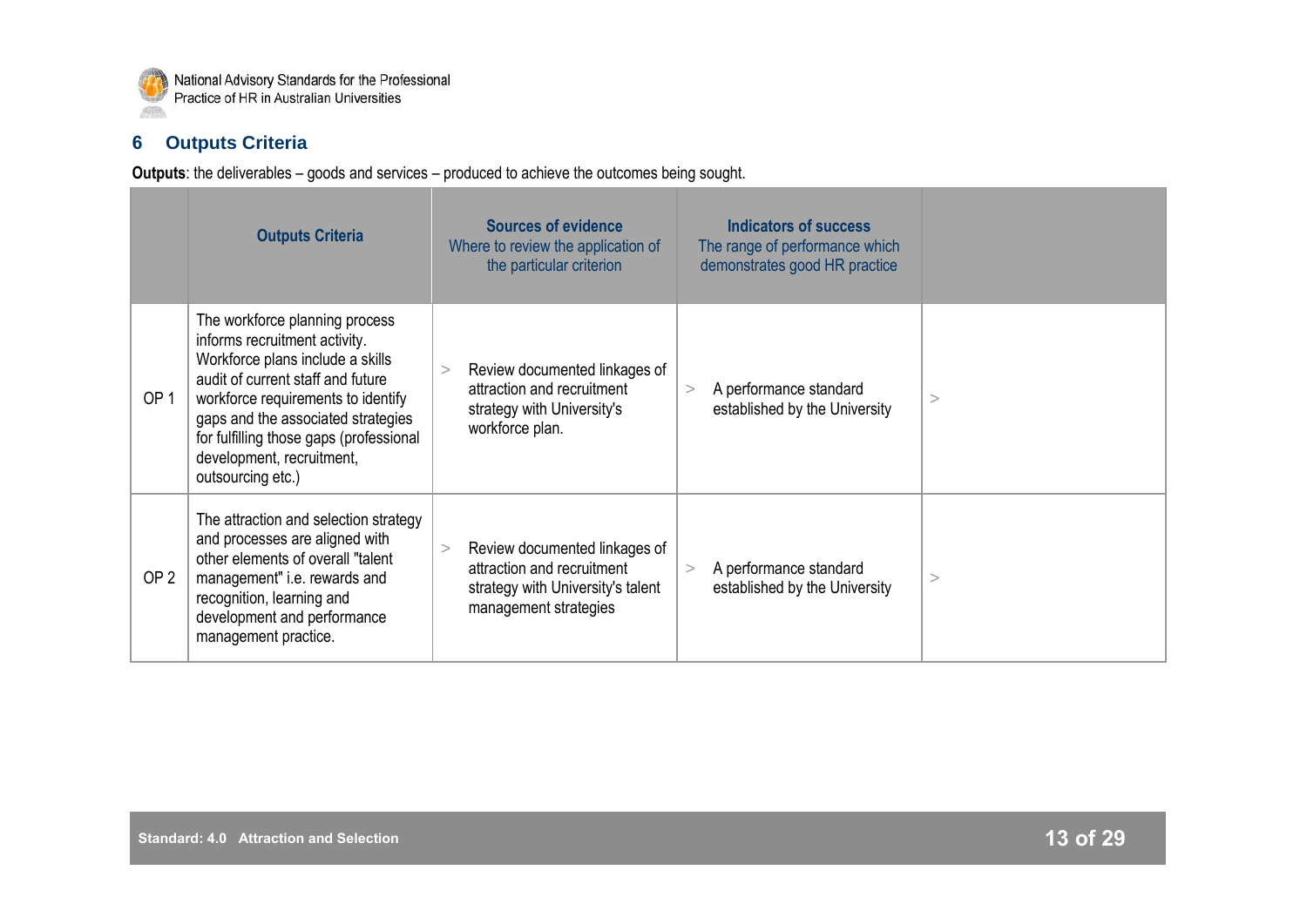

|                 | <b>Outputs Criteria</b>                                                                                                      | <b>Sources of evidence</b><br>Where to review the application of<br>the particular criterion                                                                | <b>Indicators of success</b><br>The range of performance which<br>demonstrates good HR practice                   |  |
|-----------------|------------------------------------------------------------------------------------------------------------------------------|-------------------------------------------------------------------------------------------------------------------------------------------------------------|-------------------------------------------------------------------------------------------------------------------|--|
| OP <sub>3</sub> | Unsuccessful candidates are both a<br>potential pool for future recruitment<br>and advocates of the<br>employer/institution. | Review database of<br>unsuccessful candidates; how<br>it is accessed; by whom; how<br>often; Is use of the database<br>mentioned in the A,R&S<br>procedure? | A performance standard<br>established by the University.<br>For example, the register exists<br>and is maintained |  |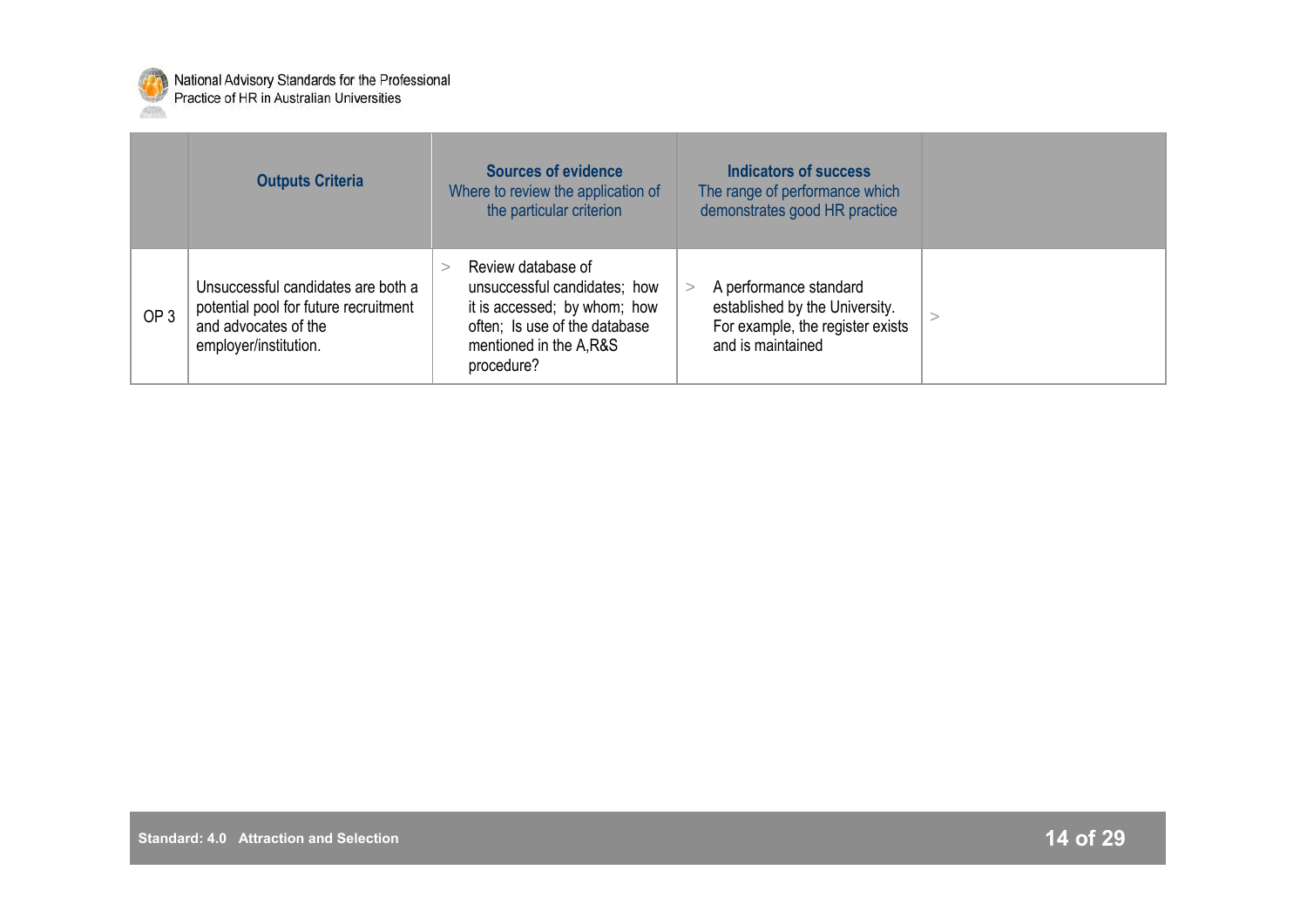

## **7 Outcomes**

**Outcomes**: the results or consequences of the actions or outputs. Outcomes may be short, intermediate or long term.

|                 | <b>Outcomes</b>                                                                                                                      | <b>Sources of evidence</b><br>Where to review the application of<br>the particular criterion                                                   | <b>Indicators of success</b><br>The range of performance which<br>demonstrates good HR practice;                                                                                                                                                      |          |
|-----------------|--------------------------------------------------------------------------------------------------------------------------------------|------------------------------------------------------------------------------------------------------------------------------------------------|-------------------------------------------------------------------------------------------------------------------------------------------------------------------------------------------------------------------------------------------------------|----------|
| OC <sub>1</sub> | The university demonstrated<br>consistent application of better<br>practice, processes and procedures<br>in attraction and selection | Sample recruitment processes<br>relative to a checklist of<br>expected processes                                                               | Majority compliance<br>$\geq$                                                                                                                                                                                                                         | $\rm{>}$ |
| OC <sub>2</sub> | Applicants were treated fairly and<br>equitably                                                                                      | Review complaints / grievances<br>><br>re attraction and selection;<br>survey successful applicants as<br>a follow-up after commencing<br>work | A performance standard<br>established by the University                                                                                                                                                                                               | >        |
| OC <sub>3</sub> | Unnecessary, voluntary turnover<br>was minimised                                                                                     | Review exit information for<br>$\mathbf{r}$<br>reasons for leaving                                                                             | A performance standard<br>><br>established by the University.<br>For example, Voluntary<br>employee initiated turnover<br>should be less than 10% (QUT<br>benchmarking for 2008<br>indicated 10.07% as 50th<br>percentile, 12.28% 75th<br>percentile) |          |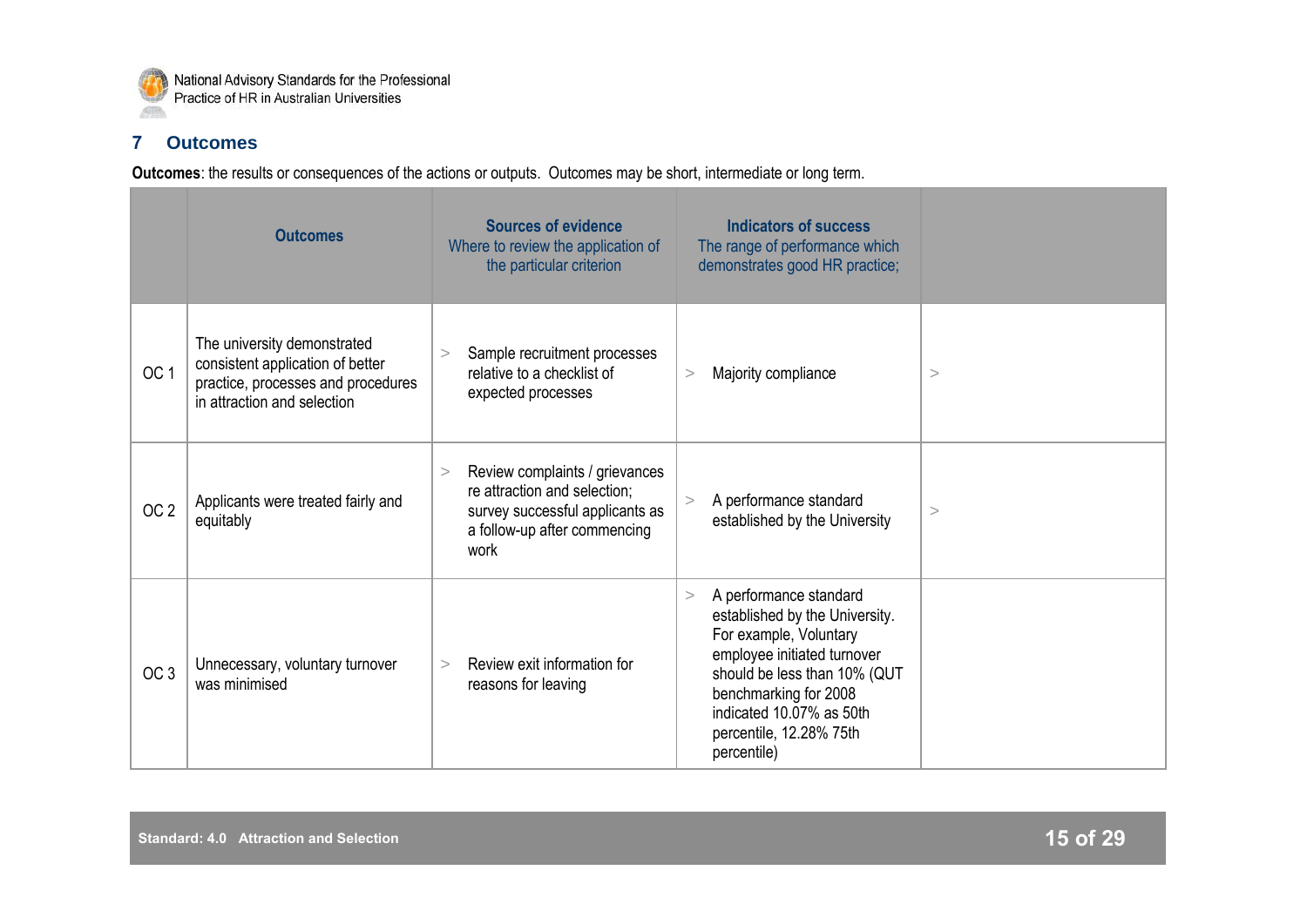

|                 | <b>Outcomes</b>                                                                                                                                                 | <b>Sources of evidence</b><br>Where to review the application of<br>the particular criterion                                                                        | <b>Indicators of success</b><br>The range of performance which<br>demonstrates good HR practice;         |       |
|-----------------|-----------------------------------------------------------------------------------------------------------------------------------------------------------------|---------------------------------------------------------------------------------------------------------------------------------------------------------------------|----------------------------------------------------------------------------------------------------------|-------|
| OC <sub>4</sub> | The attraction and recruitment<br>strategy was congruent with the<br>workforce plan and to other<br>elements of the University's talent<br>management strategy. | Review documented linkages of<br>$\geq$<br>attraction and recruitment<br>strategy with the University's<br>workforce plan and other talent<br>management strategies | There is a demonstrated and<br>$\geq$<br>documented congruence                                           | >     |
| OC <sub>5</sub> | Attraction and selection processes<br>were focussed in activities that<br>optimize success.                                                                     | Review documented plans for<br>><br>attraction and recruitment to<br>identify optimal planning                                                                      | The review demonstrated<br>$\geq$<br>optimal planning for attraction<br>and selection activities         | $\,>$ |
| OC <sub>6</sub> | Investment (time, finances,<br>resources and priority) was<br>focussed on attraction and selection<br>activities that were efficient and<br>economical.         | Review documented evaluation<br>$\mathbf{I}$<br>of efficiency and economy of<br>attraction and selection<br>activities                                              | The review demonstrated<br>$\geq$<br>efficiency and economy of<br>attraction and selection<br>activities | >     |
| OC <sub>7</sub> | The University had the right skills,<br>experience, competencies and<br>knowledge, in the right place, at the<br>right time and at the right price.             | Review job design, job<br>$\geq$<br>description and selection criteria<br>in the context of reporting on<br>and evaluating attraction and<br>selection activities.  | The review demonstrated<br>$\geq$<br>majority completion of attraction<br>and selection activities       | >     |
| OC <sub>8</sub> | Compliance obligations were met in<br>relation to the recruitment process                                                                                       | Sample of recruitment<br>$\label{eq:1} \quad \quad \  \  \geq$<br>processes                                                                                         | Majority compliance<br>$\rm{~}$                                                                          | >     |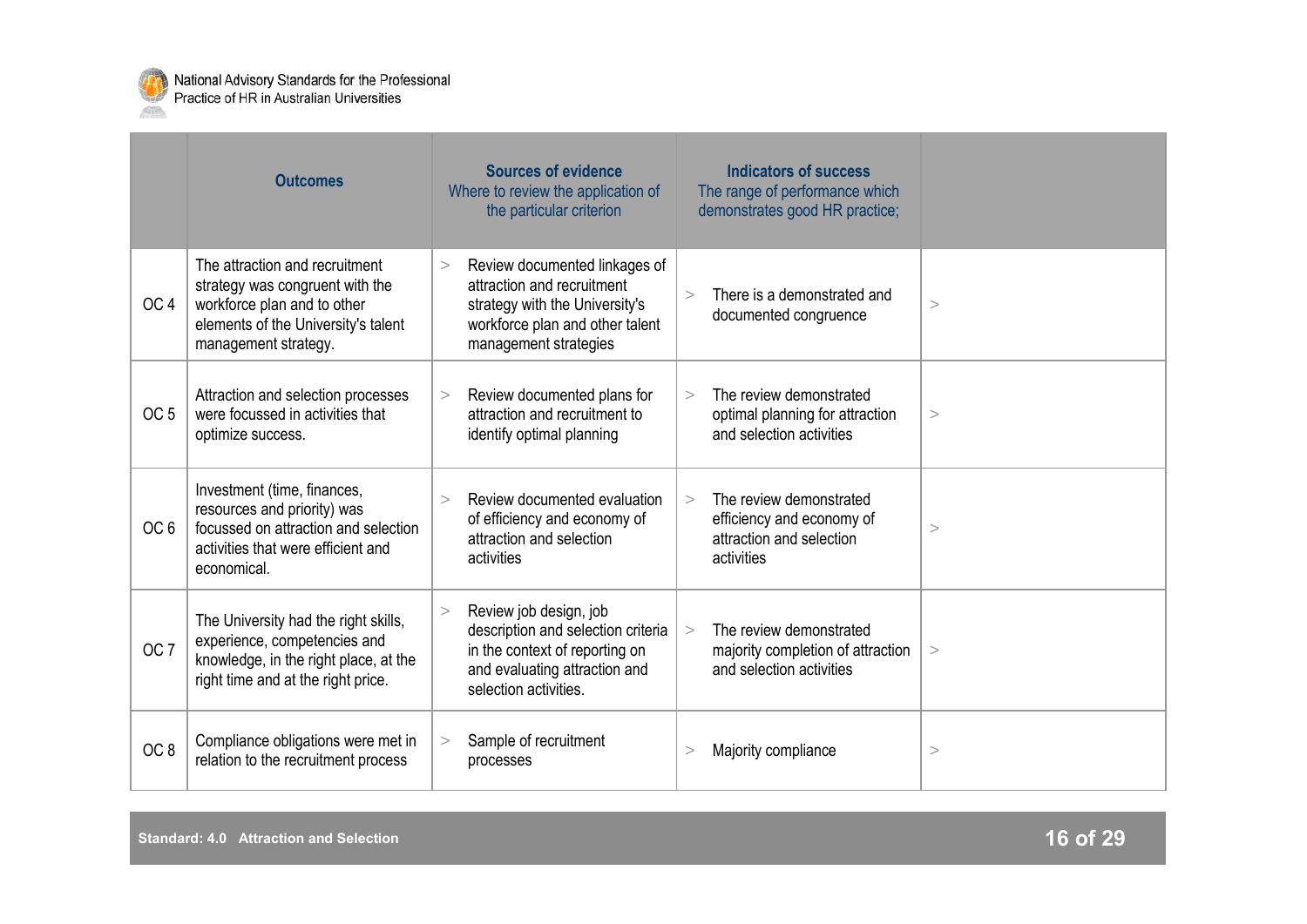

## **8 Risk Criteria**

The use of this Standard assists the University to avoid or effectively manage risks associated with:

- Appointing the wrong person  $\bullet$ 
	- a. due to wrong fit with the job and/or the organisation
	- b. with the wrong qualifications, inadequate qualifications or without the proper licensing.
	- c. due to failure to comprehensively check references or eligibility for appointment.
- Rejecting applicants who may reasonably have been appointed.  $\bullet$
- The rejection of reasonable job offers (adapted from HEFCE, 2005).  $\bullet$
- The re-advertising of vacant positions because of a lack of suitable applicants (HEFCE, 2005).  $\bullet$
- Resources wasted on inefficient and ineffective recruitment (HEFCE, 2005).  $\bullet$
- Failure to attract suitable candidates for positions  $\bullet$
- Loss of productivity from making the wrong appointment.  $\bullet$
- Not achieving the University"s equity and diversity goals.  $\bullet$
- Inconsistent application of the organisation"s attraction and selection policy and/or guidelines.  $\bullet$
- Conflicts of interest, nepotism, bias or discrimination.  $\bullet$
- Poor university reputation through processes, systems, or level of candidate care  $\bullet$

Related risk:

Staff who leave earlier than expected (HEFCE, 2005). $\bullet$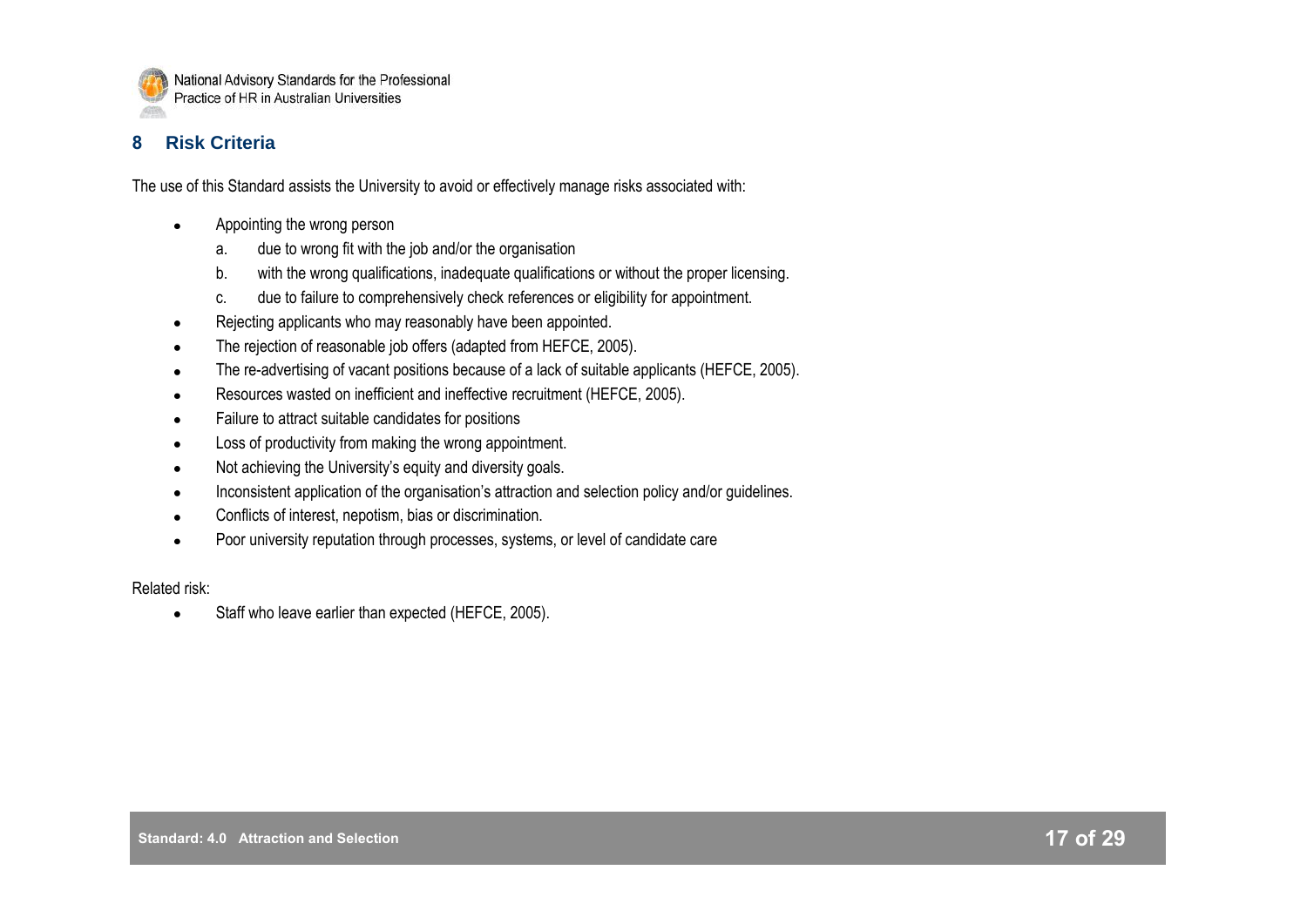

## **9 Date of Application**

## **10 Review Date**

## **11 Contributors**

Australian National University Charles Sturt University Curtin University Edith Cowan University RMIT University University of Newcastle University of the Sunshine Coast University of Western Australia Victoria University

## **12 Acknowledgements**

The Higher Education Funding Council for England (HEFCE) HR Council for the Voluntary & Non-profit Sector, Ontario, Canada Standing Conference of Principals (SCOP) Personnel Network, UK Universities Personnel Association (UPA), UK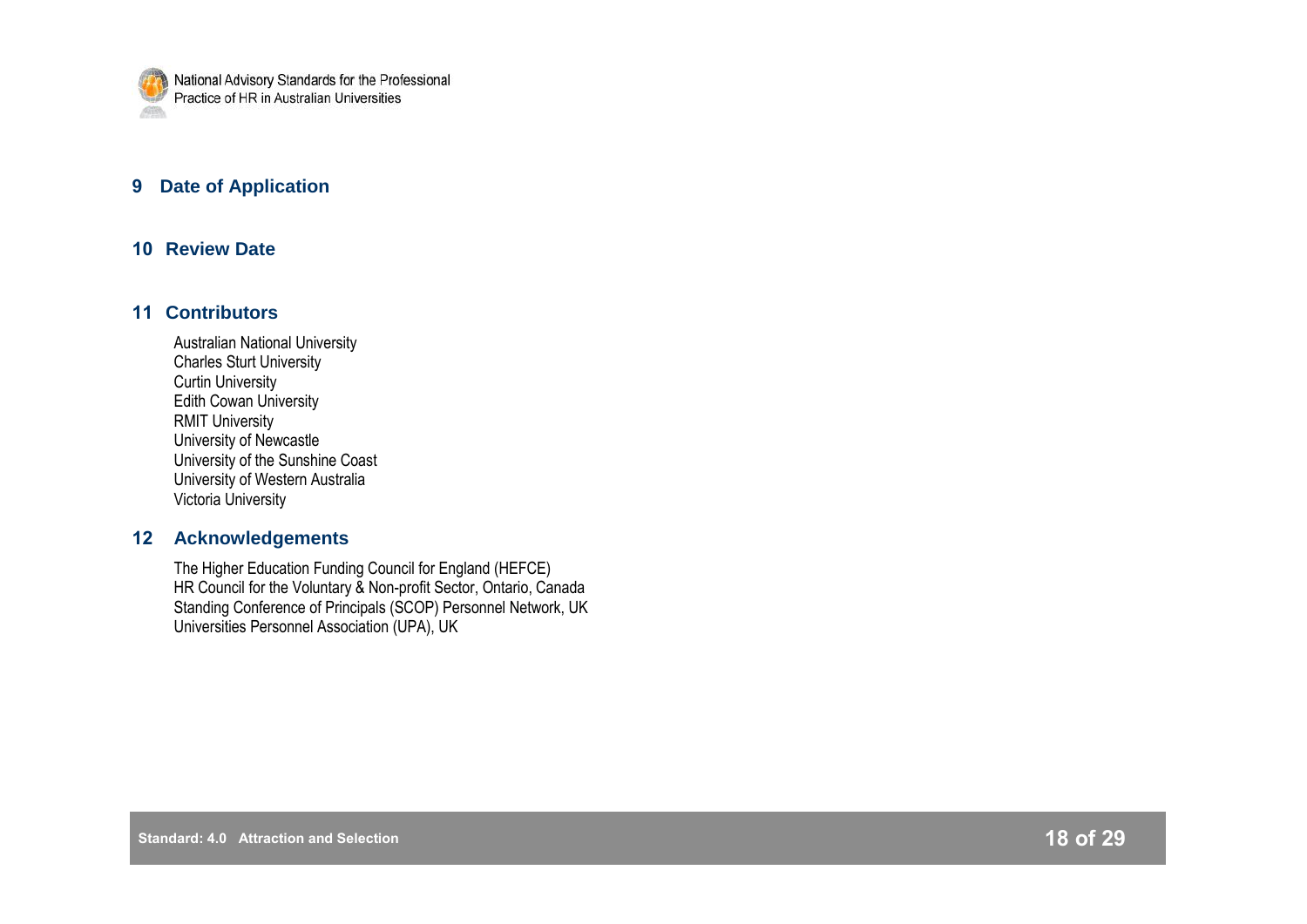

## **13 Standards Project Definitions**

#### **Accountability**

A personal obligation, liability, or answerability to others for actions carried out and performance achieved; responsibility (CCH Macquarie Dictionary of Employment and Industrial Relations 1992).

#### **Assessment**

To *officially* estimate the value of something (Concise Macquarie).

#### **Assurance**

An objective *examination* of evidence for the purpose of providing an independent assessment on risk management, control, or governance processes for the organisation. Examples may include financial, performance, compliance, system security, and due diligence engagements (Institute of Internal Auditors).

## **Attestation**

One type of assurance service in which public accountants (or other professionals) issue a written communication that expresses a conclusion about the reliability of a written assertion of another party. To qualify as an attestation service, the engagement must involve written assertions on some accountability matter (Arens, Best, Shailer, Fielder, & Loebbeche, 2002).

## **Audit**

An official *examination* and verification of records. (Concise Macquarie Dictionary).

A systematic analysis, appraisal, testing and verification of the legality, fidelity and efficiency or feasibility of proposed or completed procedures, operations, transactions, expenditures and the official records of them (CCH Macquarie Dictionary of Employment and Industrial Relations 1992).

## **Auditing**

The accumulation and evaluation of evidence about information to determine and report on the degree of correspondence between the information and established criteria (Arens et al, 2002).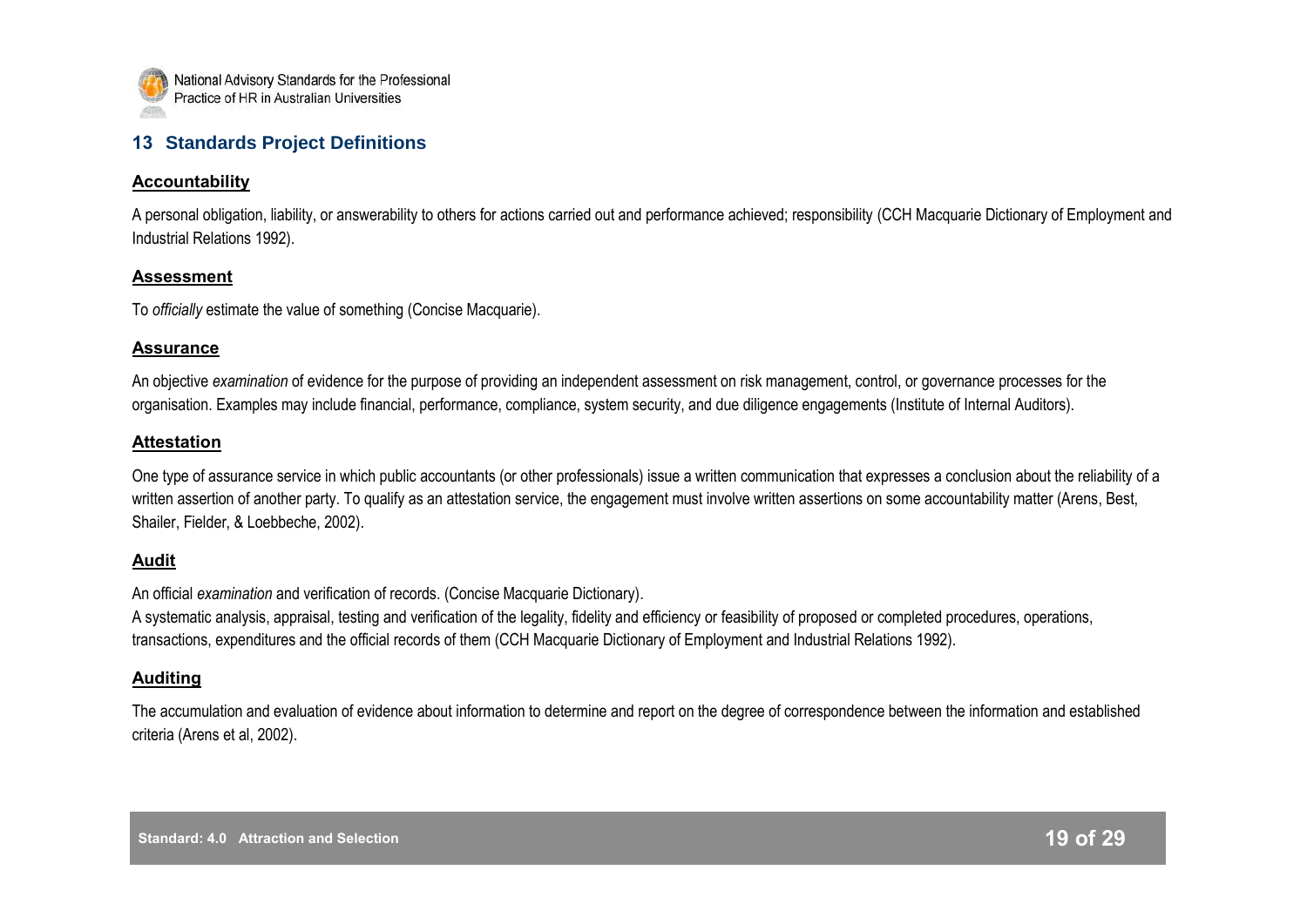

#### **Audit Report**

The communication of findings to users (Arens et al, 2002).

## **Benchmarking**

Benchmarking is the formal and structured process of searching for those practices which lead to excellent performance, the observation and exchange of information about them, their adaptation to meet the needs of one"s own organisation, and the implementation of the amended practice. (Meade, 1998), (AUQA: n.d.)

#### **Capability**

Capability is a broader concept that that of competence. Capability embraces competence but is also forward-looking, concerned with the realization of potential. Capability includes but goes beyond the achievement of competence in present day situations to imagining the future and contributing to making it happen. Capability is an integration of knowledge, skills, personal qualities and understanding used appropriately and effectively - not just in familiar and highly focused specialist contexts but in response to new and changing circumstances. (Dolan, n.d.)

## **Certification**

Official recognition that a specified status has been achieved, or that certain privilege(s) may be exercised. The same as licensing (qv). (AUQA: n.d).

## **Competency**

The specific knowledge, skills, abilities and behaviour applied within an occupation or industry to the standard required in employment. (University of South Australia, n.d.)

The integrated application of knowledge, skills, values, experience, contacts, external knowledge resources and tools to solve a problem, to perform an activity, or to handle a situation. (Sitthisak, Gilbert and Davis, 2007).

## **Criteria**

A standard of judgement; an established rule or principle for testing (Concise Macquarie).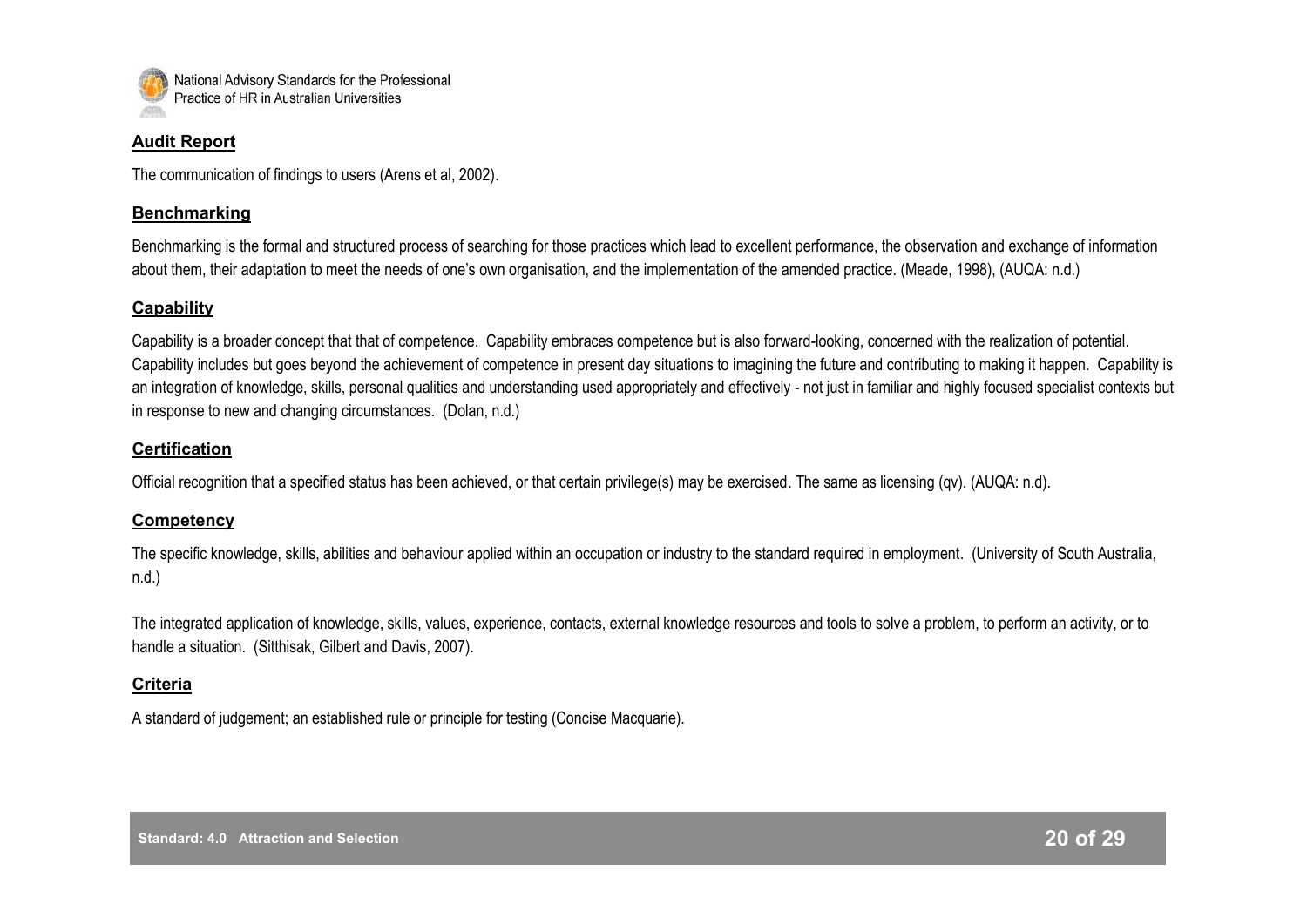

#### **Economic**

Expenditure is *economic* if it achieves the desired objective at least cost. (Leibenstein, cited in Craven and McNulty 1994, p.4.)

## **Effectiveness**

A process is effective if its outcomes match the stated goals. Effectiveness is often seen as an aspect of quality (qv). (AUQA: n.d.). Expenditure is *effective* if it achieves its objectives without taking account of cost. (Leibenstein, cited in Craven and McNulty 1994, p.4.)

## **Efficient**

Efficiency refers to the cost in relation to the outcomes achieved. It is rarely possible to describe it in absolute terms. One process is more efficient than another if it achieves the same outcomes at a lower cost (AUQA: n.d.)

Expenditure is *efficient* if it gives the highest Net Present Value (NPV) when other uses of the funds are considered. (Leibenstein, cited in Craven and McNulty 1994, p.4.)

## **Equity**

Equity refers to: the quality of being fair and just; fairness (Macquarie Dictionary of Employment & IR: 1992). Equity is considered within a context – eg: equal access; equal treatment; equal opportunity; equal pay; equal worth. In the context of developing HR standards for specific activities there is a need to examine each of the proposed standards against equity considerations.

*Example:* Workforce planning – care must be taken to ensure that the workforce profile selected for a future time period is not based on direct or indirect criteria that might result in gender discrimination.

## **Evaluation**

To ascertain the value or amount of; to appraise carefully. (Concise Macquarie)

The systematic investigation of worth or merit. Criteria must be specified for determining 'worth' or 'merit'. 'Evaluation' is sometimes used as a neutral term. (Adapted from AUQA: n.d.)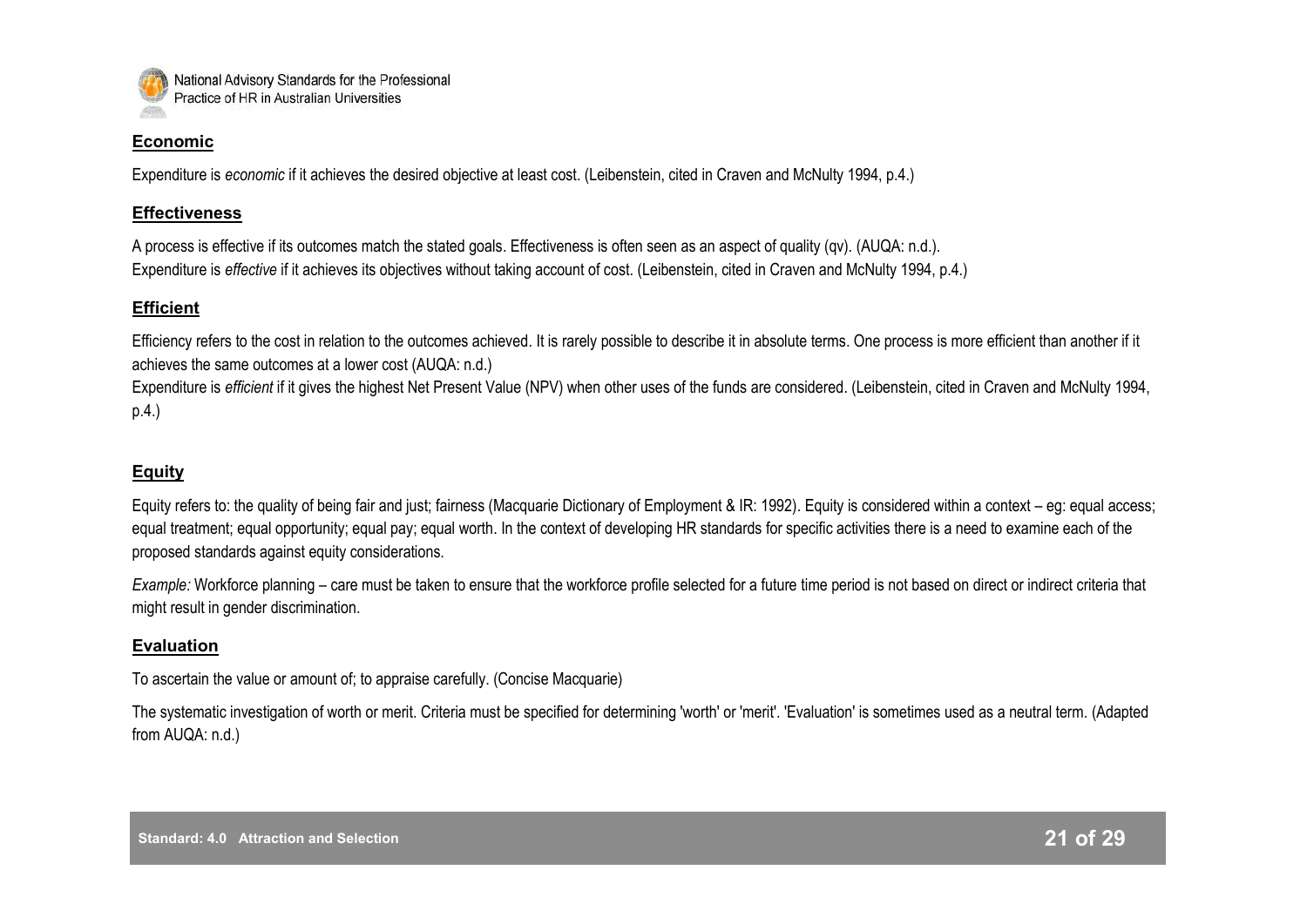

#### **Evidence**

Proof; grounds for belief; that which tends to prove or disprove something. (Concise Macquarie)

Any information used by the auditor to determine whether the information being audited is stated in accordance with established criteria (Arens et al, 2002).

## **Evidenced Based**

The conscious, explicit and judicious use of the best and current evidence in making decisions. It means integrating experience with the best available external evidence taken from systematic research. Evidence based decision making requires efficient literature-searching skills and the application of rules of evidence and logic in evaluating the research (Sackett, Rosenberg, Muir Gray, Haynes, & Richardson, 1996).

## **Examination**

To inspect or scrutinise carefully; to interrogate; to test the knowledge, reactions or qualifications. (Concise Macquarie)

## **Human Resource Audit**

An audit undertaken of human resource management, or within an aspect of human resource management. (Andrews, 2007)

## **Human Resource Performance Audit**

A performance audit of human resource management, or an aspect of human resource management, to determine its effectiveness, and/or efficiency and/or economy (Andrews, 2007).

## **Inputs**

The human, physical and financial resources used and the time required to produce the outputs. Inputs are what the process or activity uses. (Audit Office of New South Wales, 2000; Local Government Best Value Commission, n.d.)

## **KPI: key performance indicators**

A performance indicator deemed particularly important or significant.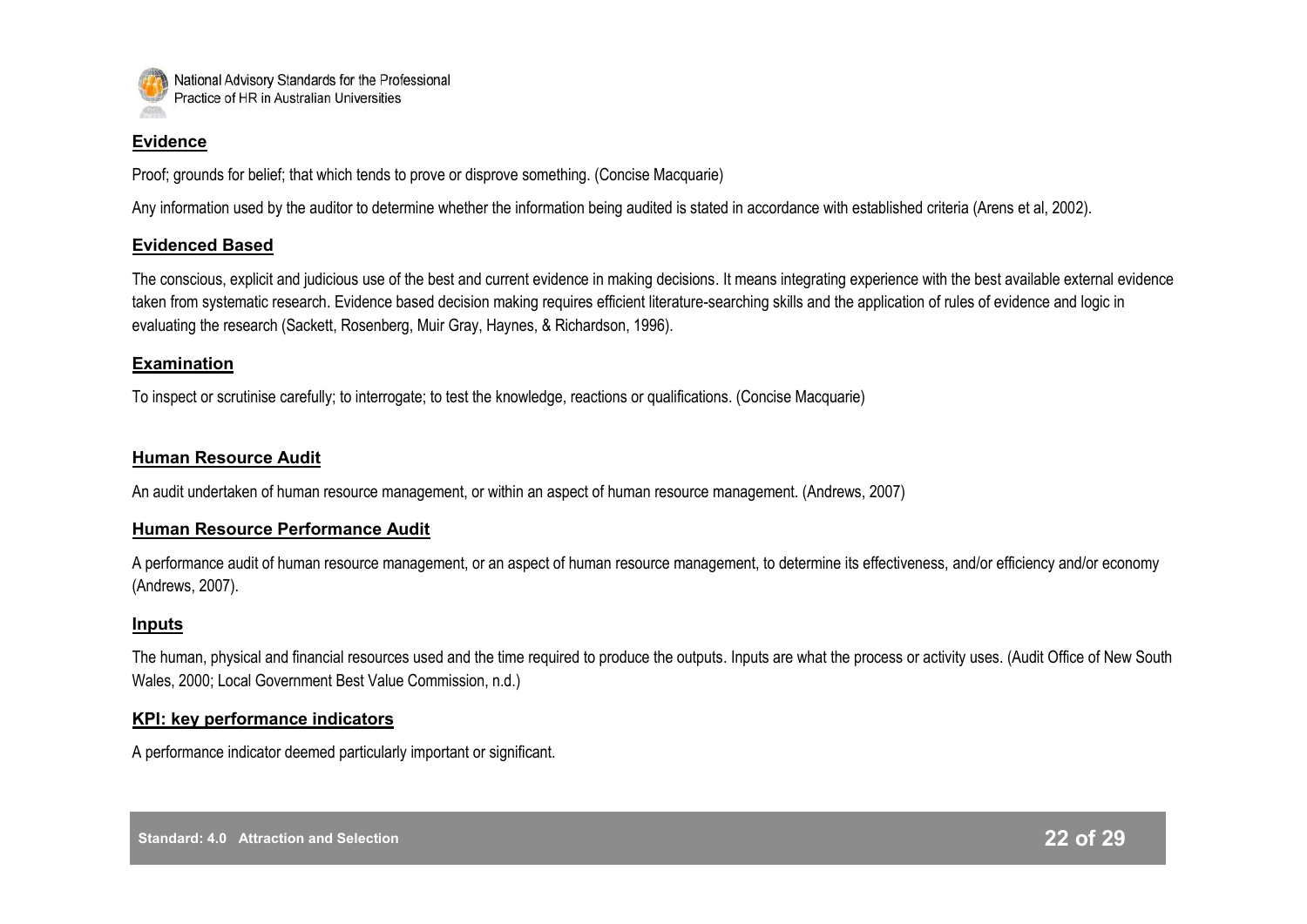

#### **Measure**

The act or process of ascertaining the extent, dimensions, quantity etc of something especially by comparison with a standard\*; (Concise Macquarie) In relation to a *standard* this view of the meaning of *measure* would presume the standard has a quantitative dimension.

#### **Management Assurance**

A level of assurance provided by Management alone.

Management assurance requires qualified independent validation in order to raise its perceived value to the level of independent assurance (eg audit).

#### **Measurement**

The act of measuring. (Concise Macquarie)

#### **Outcome**

The results or consequences of the actions or outputs. Outcomes may be short, intermediate, or long term. (The Audit Office of New South Wales, 2000).

## **Outputs**

The deliverables – goods and services – produced to achieve the outcomes being sought. (Queensland Government Treasury, 2003).

#### **Output measures**

Demonstrate the contribution made by the output to the achievement of strategic goals and outcomes. Output measures are often:

- Cost: how much does the process or service cost to deliver?
- Time whether outputs are delivered in a timely manner
- Quality how good the output is. (Auditor General of Queensland, 2007)

## **Opinion**

Judgement or belief resting on grounds insufficient to express certainty; a formal or professional judgement expressed; a personal view, attitude or estimation. (Concise Macquarie)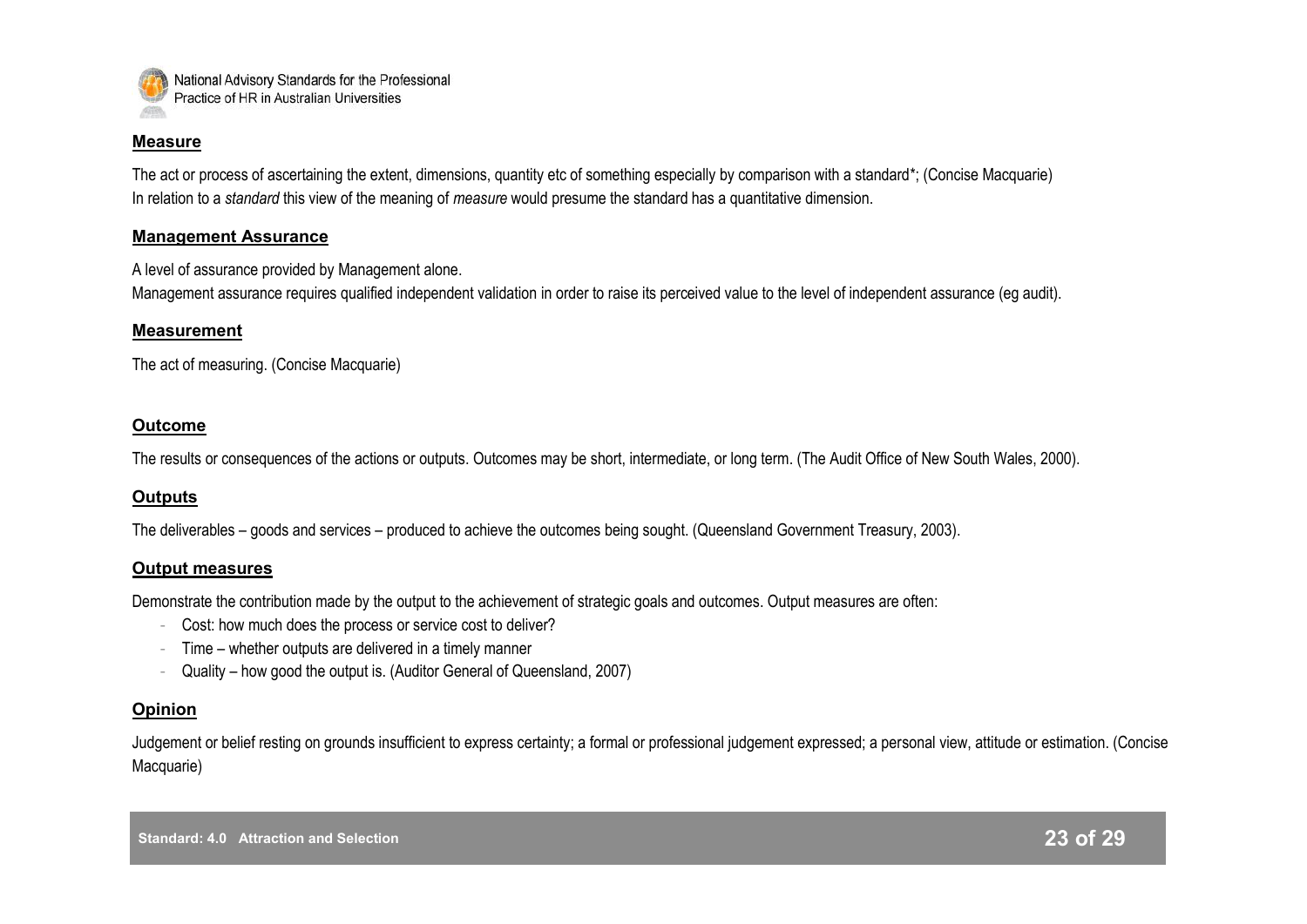

Note: Types of opinion: unqualified, qualified, adverse and disclaimer (ie insufficient competent evidence), (Siegal & Shim 2000)

## **Performance Indicator**

A representation - numeric or otherwise - of the state of, or outcomes from, an organisation, or any of its parts or processes.

Performance indicators should be subject to informed interpretation and judgement; for example, by such assessment groups as audit panels. They are sometimes called management indicators, to suggest their purpose rather than their source. Organisational performance measures that have been developed independently tend to be weakly correlated with one another. To avoid this, they should be developed in an integrated fashion, with a common direction. (AUQA, n.d.)

## **Processes**

The activities that generate the products and services that constitute the outputs. The actions or processes applied to convert resources into a product or service. (Department of Finance and Administration, 2000).

## **Proof**

Evidence sufficient to establish a thing is true, or to produce belief in its truth (Concise Macquarie).

## **Quality**

Fitness for purpose, where 'purpose' is to be interpreted broadly, to include mission, goals, objectives, specifications, and so on. This is an inclusive definition, as every organisation or activity has a purpose, even if it is not always precisely stated. Fitness for purpose' means both that an organisation has procedures in place that are appropriate for the specified purposes, and that there is evidence to show that these procedures are in fact achieving the specified purposes.

Some people criticise this definition for ignoring 'fitness of purpose', but this misses the point. Fitness of purpose must be considered at the time that objectives are defined; quality is then a matter of achieving these objectives.

Using this definition, achieving quality in education involves two steps. The first step is for institutions to set objectives that embody what is expected and required by students, employers, legislation and statutes, in addition to responding to broader issues, such as the demands arising from the characteristic nature of academic activity and the rapid development of knowledge. The second step is for the institution to ensure that it attains its objectives. Quality is related to standards if the objectives include explicit specification of levels of attainment. (AUQA, n.d.)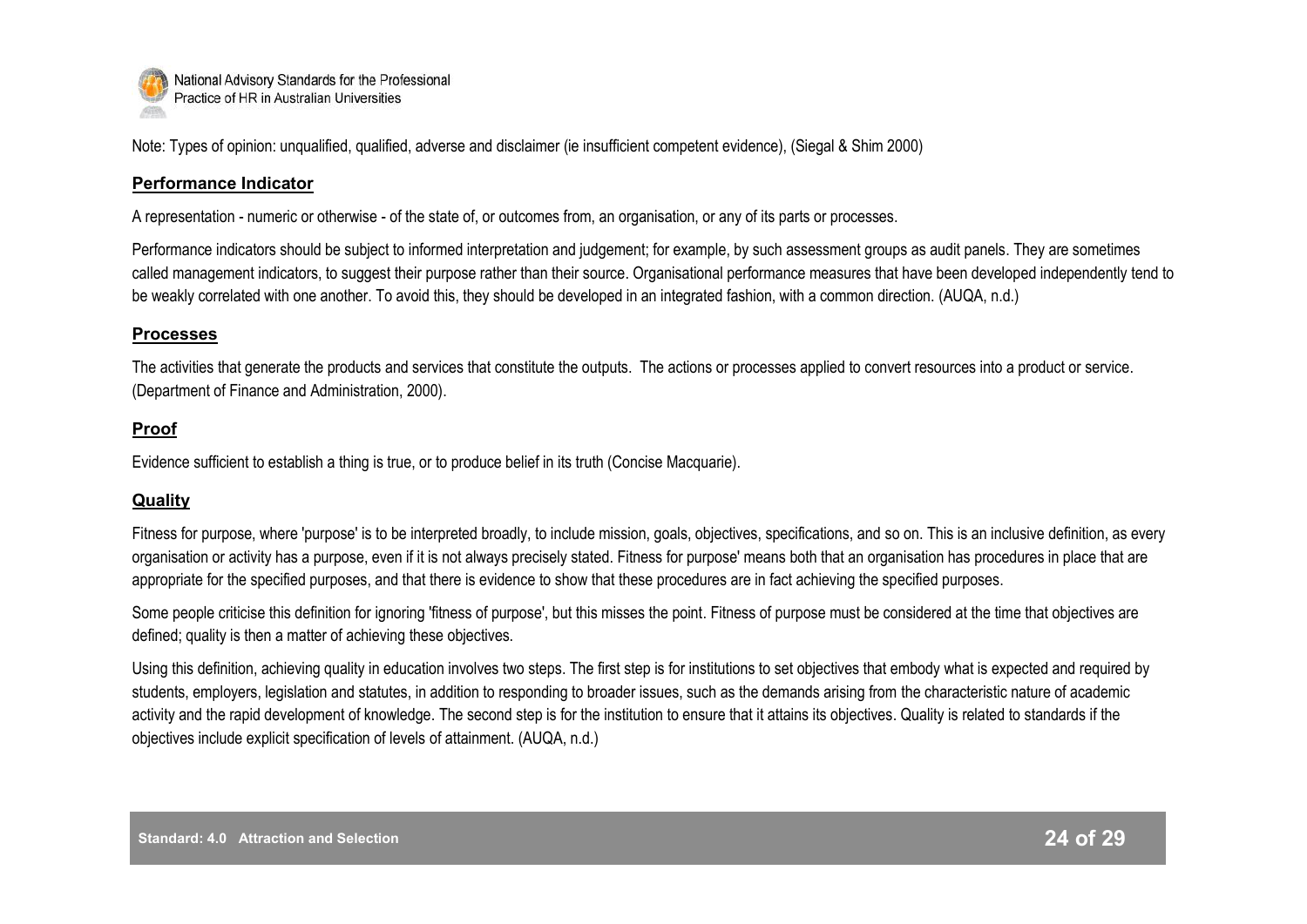

## **Quality Audit**

"Quality audit" is defined as "a systematic and independent examination to determine whether activities and related results comply with planned arrangements and whether these arrangements are implemented effectively and are suitable to achieve objectives' (Standards Australia & Standards New Zealand Joint Technical Committee QR/7 1994). This definition has been adopted by AUQA as the foundation of its approach to audit (AUQA, n.d.).

A "quality audit" must be distinguished from an "audit" conducted by a qualified auditor operating under a professional audit framework and within the Australian Auditing Standards.

## **Review**

An institution (or any part thereof) may be reviewed for any purpose, and the term 'review' can embrace a checking mechanism, whether it be assessment, audit or accreditation, internal or external, and so on. Care must be taken when using the term to differentiate the activity from a professional audit (AUQA, n.d.).

#### **Risk**

*Risk* is the likelihood that some peril may actually occur to produce a loss, that is, risk is the degree to which an organization is exposed to the loss of its resources.

A risk is defined by the Australia/New Zealand Standard for Risk Management (*AS/NZS 4360:2004*) as

*"…the possibility of something happening that impacts on organisational objectives. It is the chance to either make a gain or a loss. It is measured in terms of likelihood and consequence."*

Risk is anything that threatens or limits the ability of a project to achieve its goal, objectives, or the production of project deliverables.

#### **Risk Management**

The Australian / New Zealand Risk Management Standard, AS/NZS 4360: defines risk management as: "*the culture, processes and structures that are directed towards the effective management of potential opportunities and adverse effects*".

Risk management is a process of thinking systematically about all possible undesirable outcomes before they happen and setting up procedures that will avoid them, minimise or cope with their impact.

Risk management involves establishing an appropriate risk management infrastructure and culture, and applying logical and systematic risk management processes to all stages in the life cycle of any activity, function or operation that includes risk. By minimising losses and maximising gains, risk management enables the University to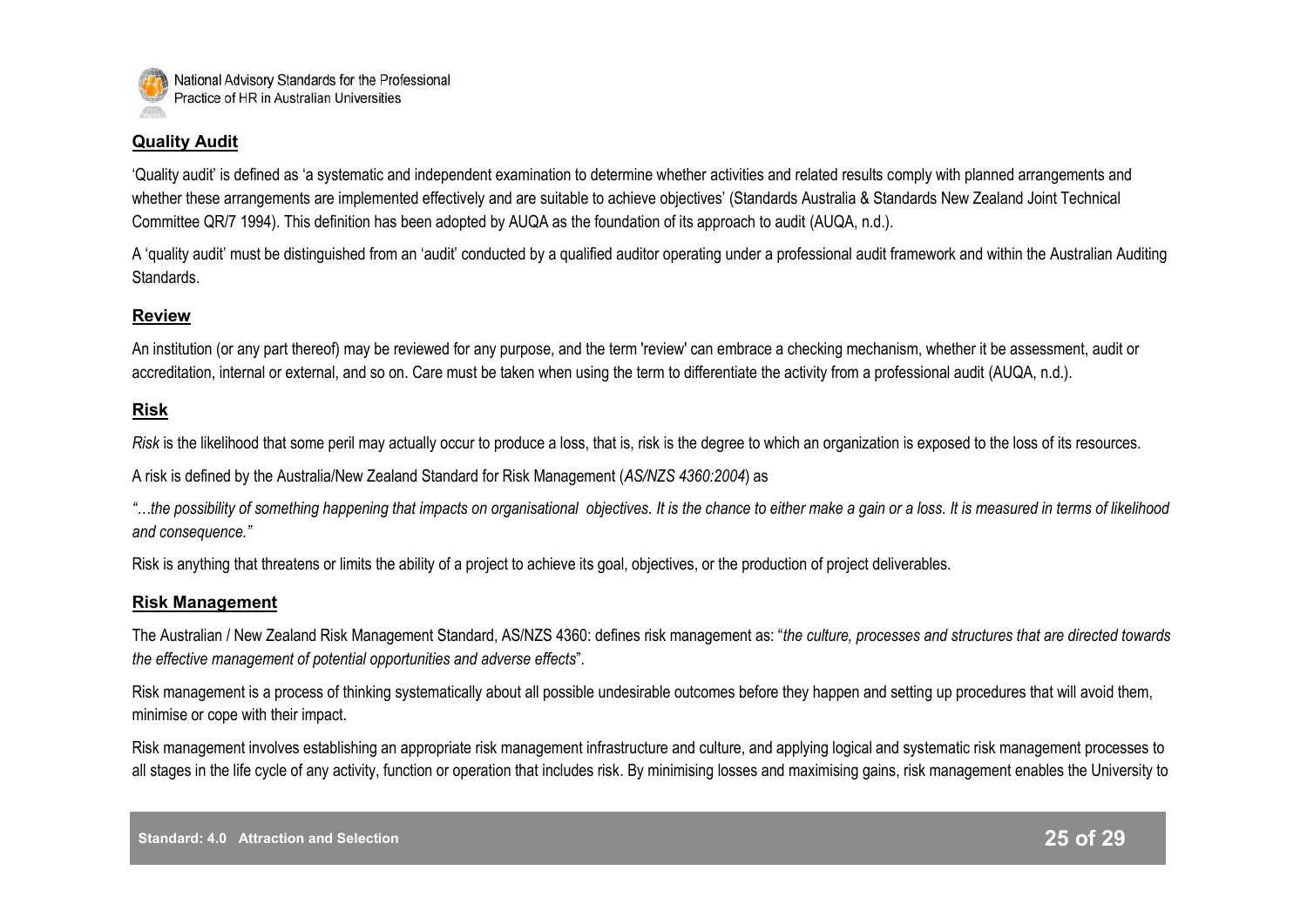

best meet its organisational objectives.

## **Self-audit**

An oxymoron; the correct term is self-assessment (or self-review or self-evaluation). Audit, by its very nature, cannot be 'self', as it lacks independence.

## **Self-review**

Self-review can be an ongoing process that is built into all activities in a sense of continuous improvement; it might be an ongoing process that leads to a report to the governing body for confirmation or redirection; it might be a long event that leads to major change; it might be a brief event that provides a snapshot for comparison with an earlier snapshot; and so on. (AUQA Audit Manual, Version 3.0, section 2.4.2). May also be called self-evaluation but never self-audit (Andrews, 2007).

## **Standard**

Anything taken by general consent as a basis of comparison; an approved model; a level of quality which is regarded as normal, adequate or acceptable (Concise Macquarie).

A norm or model adopted by general consent as a basis for comparison eg against which to measure individual or organisational achievements or procedures, or as a target to be aimed at (CCH Macquarie Dictionary of Employment and Industrial Relations 1992).

A standard is an agreed specification or other criterion used as a rule, guideline, or definition of a level of performance or achievement. One function of standards is to measure the criteria by which quality may be judged. Although standards are necessary, they are difficult to determine (AUQA, n.d ).

The term 'standard' is also often used to refer to:

- Factors for evaluating performance
- Normative characteristics
- Best practice exemplars.

Quality is related to standards if the objectives include explicit specification of levels of attainment. (AUQA, n.d.)

## **Standards Project for University Human Resources (Aust)**

These standards should reflect what we "would expect to see" at a university human resource function in Australia. (NB: A university or group of universities may also have organisational specific or group HR standards).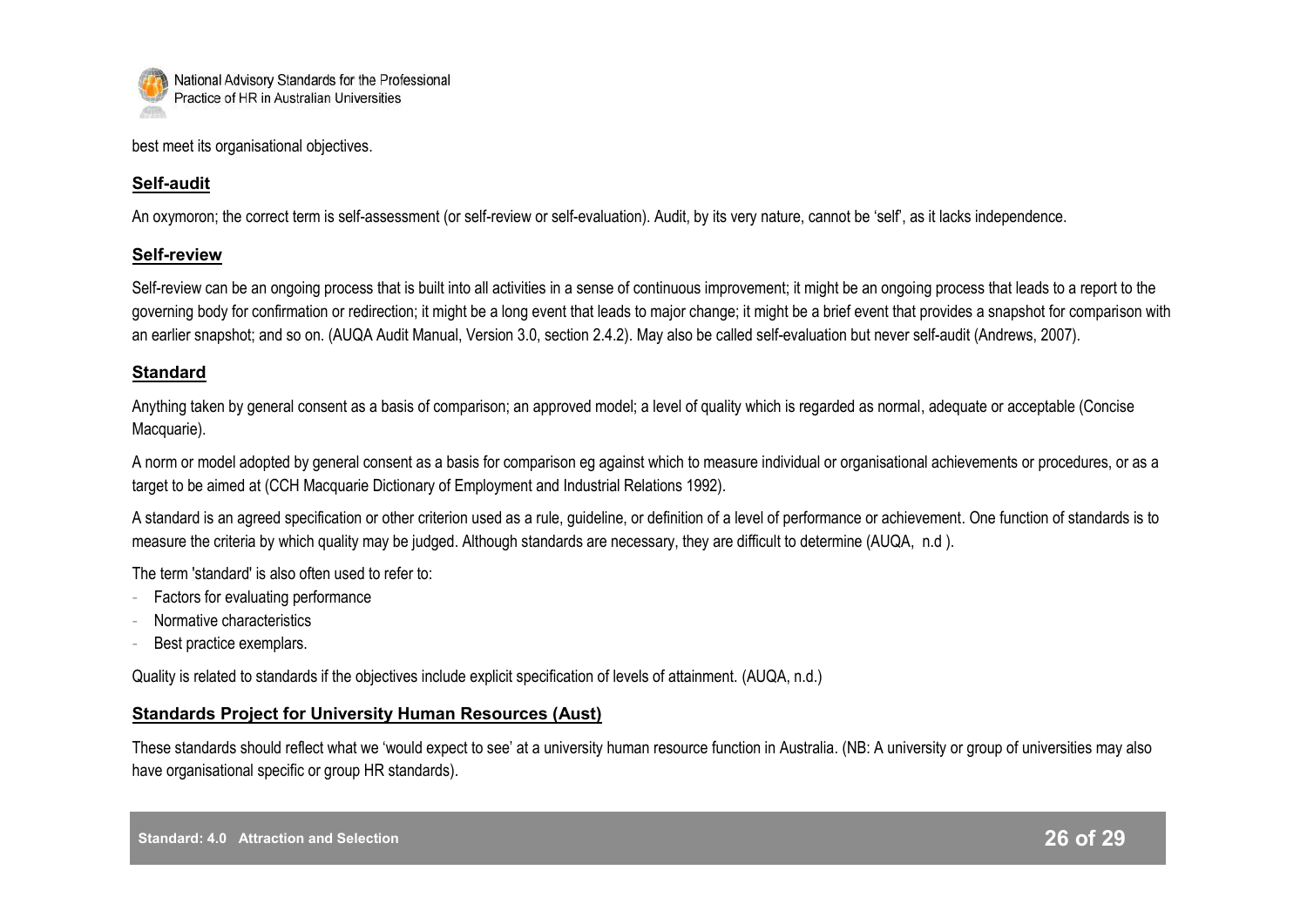

## **Validation**

The independent checking of a process. The term is sometimes used to denote the accreditation of a program (as distinct from a whole institution) (AUQA, n.d ).

## **Value**

Estimated or assigned worth (Concise Macquarie).

## **Value for Money**

Auditors and economists (at least in the public sector) consider an activity to be worthwhile if it gives "value for money". This means that an activity must be *effective, economic and efficient* (the three Es).

#### Note:

- a) Expenditure is *effective* if it achieves its objectives without taking account of cost,
- b) Expenditure is *economic* if it achieves the desired objective at least cost, and
- c) Expenditure is *efficient* if it gives the highest Net Present Value (NPV) when other uses of the funds are considered. (Leibenstein, cited in Craven and McNulty 1994, p.4.)
- d) While equity would normally be considered as a sub-set of the specification of effectiveness it may also be useful to explicitly add equity as a criteria for reference. This changes the value-for-money criteria to *effectiveness, efficiency, economy and equity (the four E's).*

## **Verify**

To prove something to be true by evidence or testimony. (Concise Macquarie)

## **Verification**

The act of verifying. (Concise Macquarie)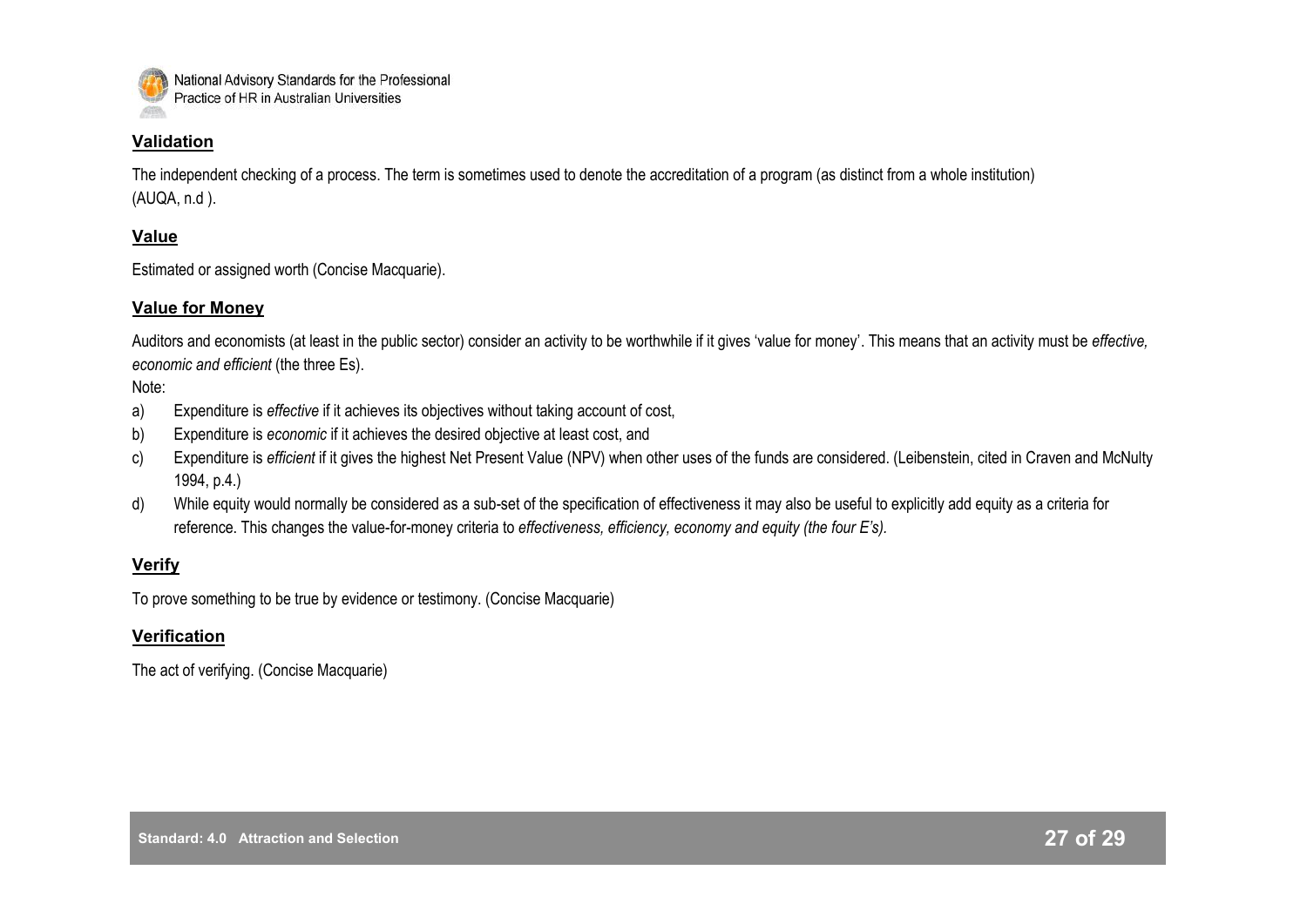

## **14 References**

- Andrews, C.J. (2007). *Developing and conducting a human resource management performance audit: case study of an Australian university*. Retrieved 31 Sept 2008 from <http://eprints.usq.edu.au/4297/>
- Arens, A, Best, P, Shailer, G, Fielder, B, & Loebbeche, J. (2002). *Auditing In Australia - An Integrated Approach*, 5th edn., Frenchs Forest, Australia: Pearson Education.

Auditor-General of Queensland. (2007). Report to Parliament No.4 for 2007: Are departmental output measures relevant, appropriate and a fair representation of performance achievements? Retrieved January 21, 2008, from http://www.qao.qld.gov.au/downloadables/publications/auditor\_general\_reports/2007%20Report%20No.%204.pdf

- Auditor-General of Victoria.(AGV) (2005). *In good hands: Smart recruiting for a capable public sector*. Retrieved 25 August 2008 from http://archive.audit.vic.gov.au/reports\_par/agp105dl.html
- Australian National Audit Office (ANAO) (2007). Audit Report No.31 2007-08. *Management of Recruitment in the Australian Public Service.* Retrieved June 16, 2009 from http://www.anao.gov.au/director/publications/auditreports/2007-2008.cfm?pageNumber=4
- Australian Public Service Commission (APSC) (2007). *Better, Faster: Streamlining recruitment in the APS*. Retrieved Jan 9, 2009 from http://www.apsc.gov.au/publications07/betterfaster.htm
- Australian Universities Quality Agency. (AUQA) (2007). *Audit Manual v4.1, Appendix D: Framework for Risk Assessment*. Retrieved July 12, 2008 from www.auga.edu.au/qualityaudit/auditmanuals/auditmanual\_v4\_1/?pageid=framework\_d - 44k

Australian Universities Quality Agency. (AUQA) (n.d.). *AUQA Glossary*. Retrieved March 11, 2008 from http://www.auqa.edu.au/qualityenhancement/glossary/

- British Standards Institution (BSI) (n.d). *What is a standard.* Retrieved 7 May 2009 from http://www.bsi-global.com/en/Standards-and-Publications/Aboutstandards/What-is-a-standard/
- Craven, B.M. & McNulty, M.B. (1994). Management training and development expenditures: Perspectives from auditing, economics and human resource management. *Managerial Auditing Journal,* 9(6), 3-9.
- Department of Finance and Administration. (2000). *The Outcomes and outputs framework guidance document.* Retrieved 21 January, 2008, from http://www.finance.gov.au/financial-framework/financial-management-policy-guidance/docs/OO-guide-2000.pdf
- Dolan, C. (n.d.) *Learning-centred leadership: What the literature is saying?* Retrieved 30 July 2008 from http://www.learningtolearn.sa.edu.au/core\_learning/files/links/LearningCentredLeadership.pdf
- Dolenko, M. (1990). *Auditing Human Resources Management*. Florida, USA: The Institute of Internal Auditors Research Foundation.